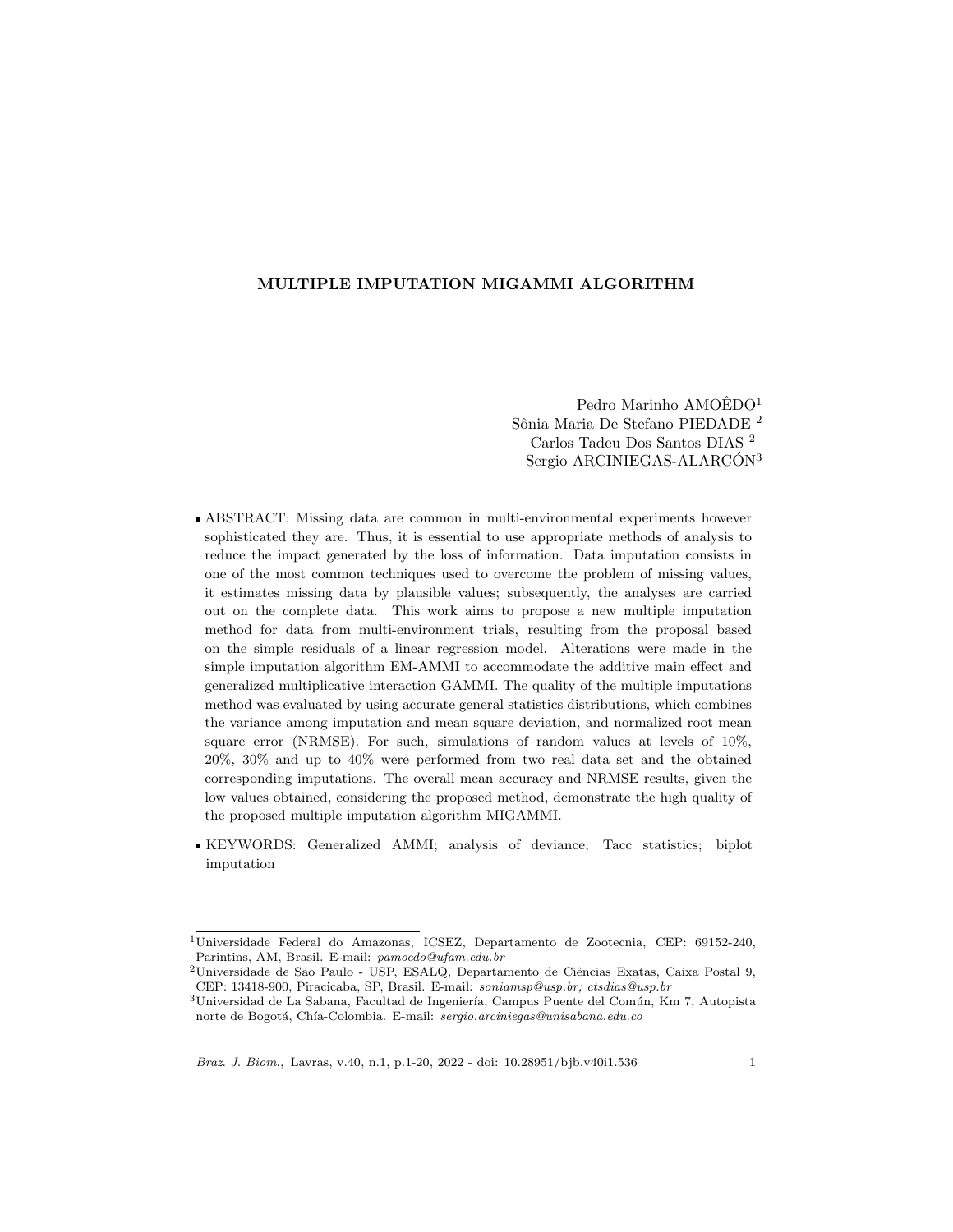# 1 Introduction

Though multi-environment trials are planned to be balanced, missing values may occur, whether due to control failure, human errors, or natural conditions, such as excessive rains, plague attacks, animal invasion, etc (ARCINIEGAS-ALARCON et al., 2020; YAN, 2013; RODRIGUES et al., 2011; BERGAMO, 2007). Missing data produce unbalanced trials that prevent data from being directly analyzed by effective traditional statistical methods. A typical example are the cultivars studied in different environments, in which the variable response is the mean of repetitions in each combination of level factors. In such trials, the additive main effect and multiplicative interaction are the best analysis approach, provided the variable distribution response is normal, independent, and identically distributed (RODRIGUES et al., 2016; HADI et al., 2010). However, under the existence of missing data, the applicability of models AMMI is unviable (GAUCH; ZOBEL, 1990; YAN, 2013).

Several strategies are applied to solve the problem of missing values, which commonly occur in many types of multi-environment trials, for instance, by deleting rows or columns that present missing values, to obtain a balanced subset; by filling in missing data through environmental means (input column) or through estimates obtained by any method, such as linear models or multiplicative mixed model. Each of these procedures can be used, but none of them are simple or entirely effective. The first one produces even more losses, since during the obtaining of the complete subset, it tends to eliminate other values, dramatically reducing the sample, which may result in deviation of patterns. The second one may not be adequate since missing values may occur. The third one is rather complex and involves several stages, whether in algebraic field or in computationally implementation (YAN, 2013).

Some of the works well accepted in filling in missing data in multi-environment trials are the methods of imputation that employ singular value decomposition (SVD) of a matrix, such as the algorithm EM-AMMI presented by Gauch and Zobel (1990), in which the authors introduce the additive main effect and multiplicative interaction (AMMI) in algorithm EM (Expectation-Maximization) to perform imputation. In this algorithm, the best results are achieved by including few multiplicative terms in AMMI model (PIEPHO, 1995; ARCINIEGAS-ALARCON; DIAS, 2009; ARCINIEGAS ALARCON et al., 2014; PADEREWSKI et al., 2014). Also, the algorithm EM+SVD presented by Perry (2009), the distribution-free multiple imputation (DFMI) by Bergamo *et al.* (2008), a method with no restriction on patterns or data missing mechanism and free of assumptions about distribution or data structure, the Biplot imputation method described by Yan (2013) and others of equal importance who use SVD.

Imputation is the process of filling in missing data with plausible values for subsequent analysis. In general, the methods of imputation are classified in single imputation and multiple imputation (MI). In single imputation, missing data are imputed only once and then the completed data are analyzed as if there were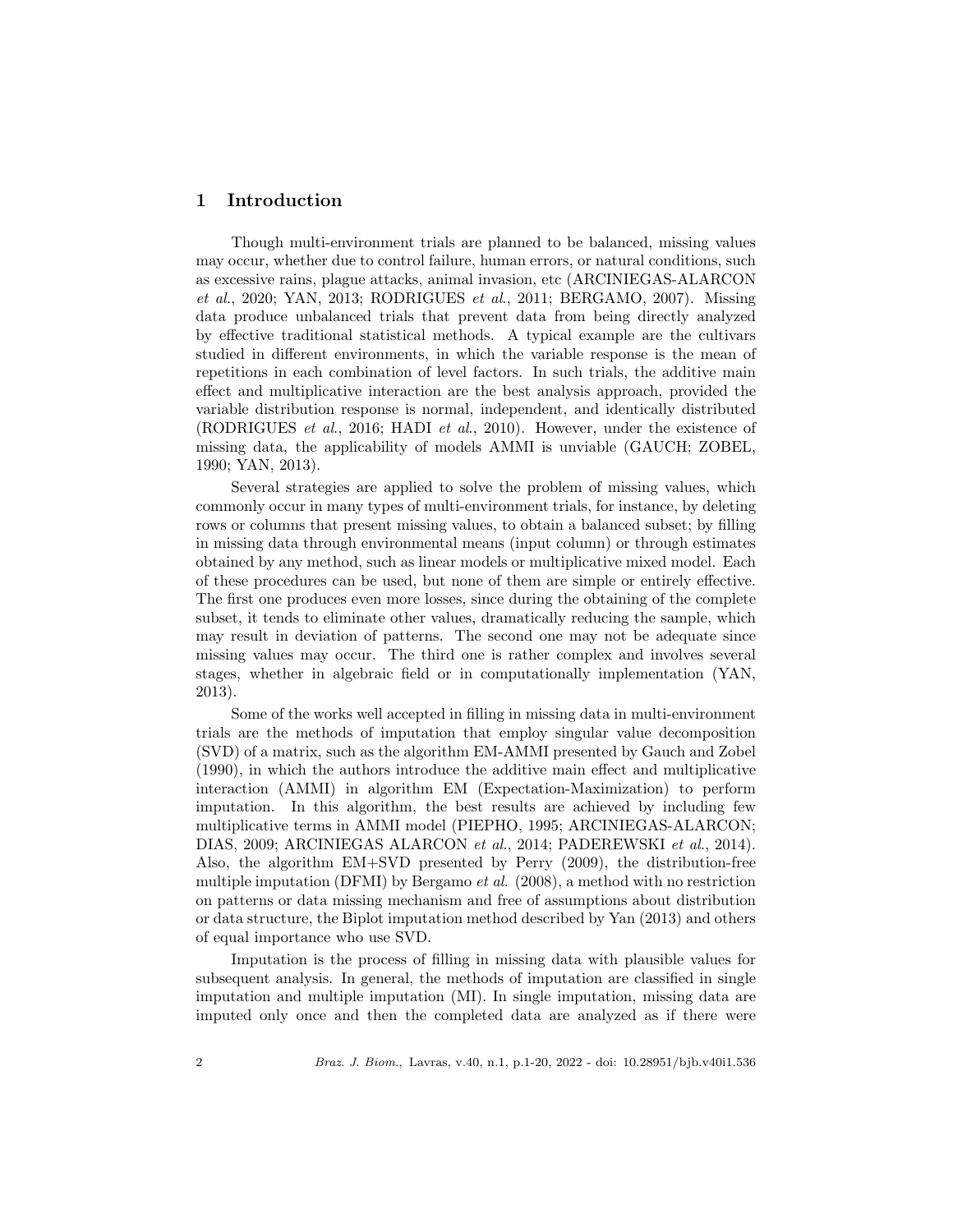no missing values. As it occurs a single time, it is not possible to quantify the uncertainty associated to imputations, which might be a constraint of the single imputation (ENDERS, 2010; BERGAMO, 2007). In multiple imputation, missing values are replaced by m values, creating m datasets with imputed values (RUBIN, 1978, 1987). Usually, multiple imputation (MI) consists of three stages: imputation of missing values, analysis of m datasets created, and combination of results created in m analysis (ZHANG et al., 2003; SCHOMAKER; HEUMANN, 2018). In MI, imputation certainties are incorporated to the results, which makes MI more attractive and efficient for filling in missing data (BERGAMO et al., 2008; VAN GINKEL et al., 2019).

Despite the existence, for decades, of methods that deal with missing values, this issue is yet not fully addressed, leading many researchers not to utilize appropriate methods. Due to lack of knowledge, in most cases, they utilize simple approaches of deletion or replacement (PEUGH and ENDERS, 2004). Similar results to Peugh and Enders (2004), were presented by Rousseau et al. (2012), who observed that, in over one-third of the reviewed works, it was found no indication of missing values; yet, in half of the works in which missing data were reported, the adopted method was not understandable; and among the correct ones, the majority merely performed simple deletion of observations. According to the author, researchers only use these methods as they are standard statistical packages.

Suitable procedures of imputation are far more advantageous than a simple elimination of missing units, since the maintenance of the entire sample might help preventing the increase of errors caused by the reduction of sample size, completed data may be analyzed by efficient classic methods available in usual statistic programs. Furthermore, if data is to be analyzed by distinct individuals, one imputation before analysis will guarantee that the same dataset will be used by each one, which enables comparisons of results. On the other hand, the imputation might not be well implemented, some methods might present deficiencies, being disadvantageous (SCHAFER and GRAHAM, 2002).

Therefore, by presenting the literary aspects about data imputation in multienvironment trials, we aim to propose an algorithm of multiple imputation based on an extension of EM-AMMI method and the simple residual of linear regression model, a combination of the generalized additive main effects and multiplicative interaction model (GAMMI) with an algorithm EM and the simple residual of linear regression.

# 2 Materials and methods

## 2.1 Algorithm of single imputation EM-GAMMI

To carry out data imputations based on EM-GAMMI procedure, in trials with genotype-by-environment interaction or  $G \times E$ , modifications were performed in the algorithm EM-AMMI: 1) the additive main effects and multiplicative interaction model (AMMI) was replaced by the generalized additive main effects and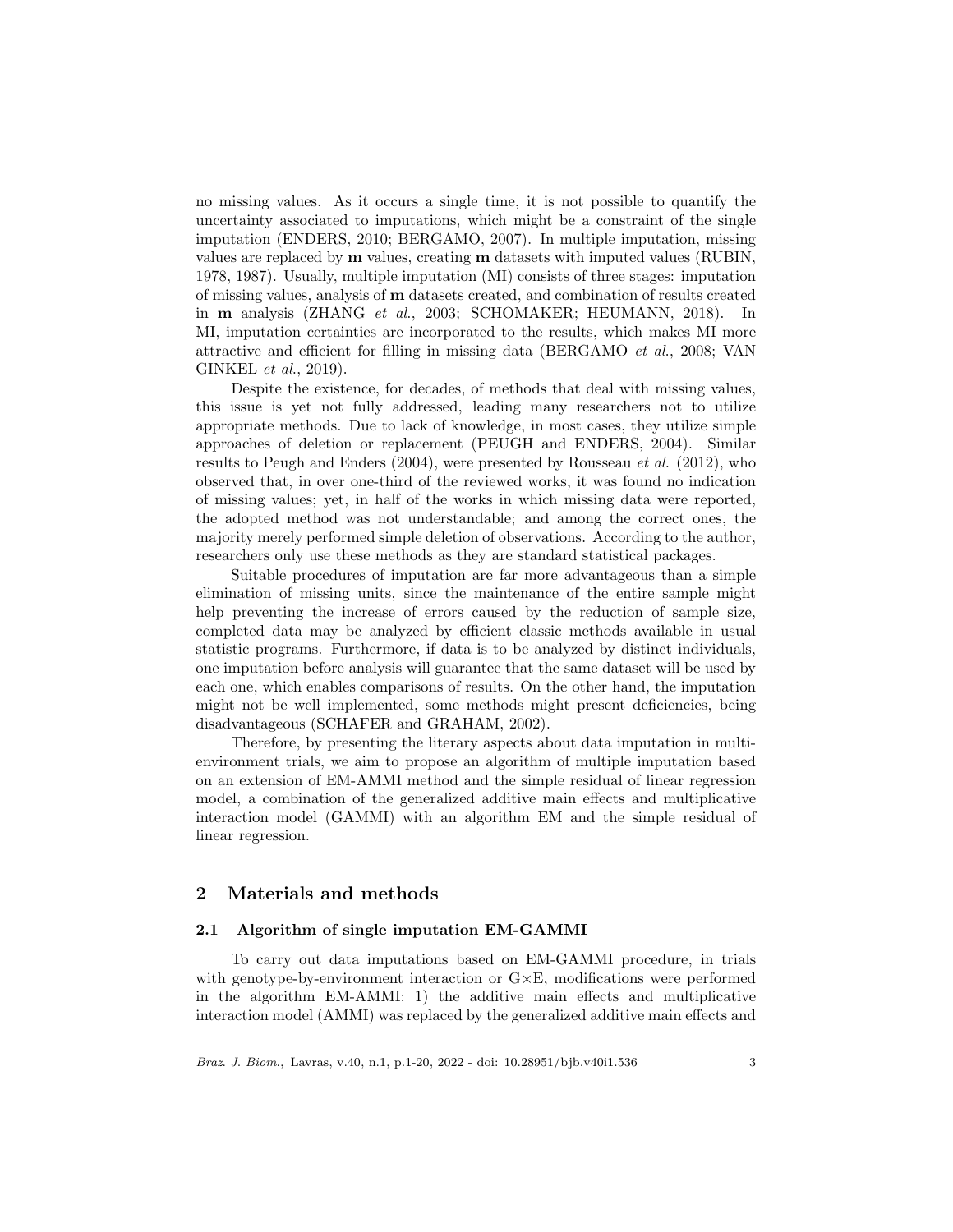multiplicative interaction model (GAMMI), enabling the algorithm to model other distributions, besides normal distribution, such as, Poisson, binomial, among others; 2) the singular value decomposition (SVD) was suppressed, the imputed values are then obtained directly from the adjustment of GAMMI model with k multiplicative terms; in this paper, consider  $\mathbf{k} = 0, 1, 2$ . The procedure of modification was viable due to the algorithm Van Eeuwijk (1995), which uses Nelder e Wedderburn (1972) approach of generalized linear models (GLM), as a basis for estimating the generalized AMMI model. According to Amoêdo  $(2021)$ , the stages of functioning of the imputation algorithm, named EM-GAMMI, are described as follows:

- **Step 1** Missing elements  $[x_{ij}^m]$  of **X** are initially estimated by the observed overall mean values, plus the mean in row  $i$  (row main effect), plus mean in column j (column main effect), obtaining a full matrix  $X$ . The initial filling is also possible by using an arbitrary value. In this article, means were employed to estimate the initial missing values.
- Step 2 A particular GLM with a specific link function is defined, then the parameters of the model GAMMI are estimated. Complete column entries of X are considered as an environment factor and entry rows as effect of genotype factor for the adjustment. The generalized AMMI model (GAMMI) for the mean response  $\mu_{ij}$  in terms of linear prediction, as described in (1),

$$
\eta_{ij} = \mu + \alpha_i + \beta_j + \sum_{k=1}^{K} \sqrt{\lambda_k} \gamma_{ik} \delta_{jk}
$$
 (1)

where  $\mu$  is a general mean,  $\alpha_i$  e  $\beta_j$  represent rows and columns effects,  $\gamma_{ik}$ and  $\delta_{jk}$  are row and column values for the  $k^{\text{th}}$  multiplicative component of and  $\sigma_{jk}$  are row and column values for the  $\kappa$  multiplicative component of the interaction terms,  $\sqrt{\lambda_k}$  means the singular values of k-th component, and K is the number of multiplicative terms

- Step 3 The adjusted mean is calculated based on the model GAMMI with k multiplicative terms. Depending on the number of multiplicative terms used, the imputation method can be nominated EM-GAMMI-0, EM-GAMMI-1,  $EM-GAMMI-2, \ldots, EM-GAMMI-K.$
- **Step 4** Missing values  $(x_{ij}^m)$  in **X** are filled in (imputed) by appropriate EM-GAMMI estimates, adjusted means  $(\widehat{\mu}_{ij})$ . As the relation between  $E(Y_{ij})=\mu_{ij}$ and the linear predictor  $\eta_{ij}$  does not occur in a direct way in the generalized linear model, they are united by the link function, the predicted values are returned to data scale utilizing  $g^{-1}(\eta_{ij})$ . Notice that  $g(\cdot)$  is a function that links the mean  $E(Y_{ij}) = \mu_{ij}$  to the linear  $\eta_{ij}$ . If the link function is the identity, the model in (1) is the model AMMI itself. The expression in (2) shows the obtaining of  $(\mu_{ij})$ .

$$
g(\mu_{ij}) = \eta_{ij} \Rightarrow \mu_{ij} = g^{-1}(\eta_{ij}) = E(Y_{ij})
$$
\n
$$
(2)
$$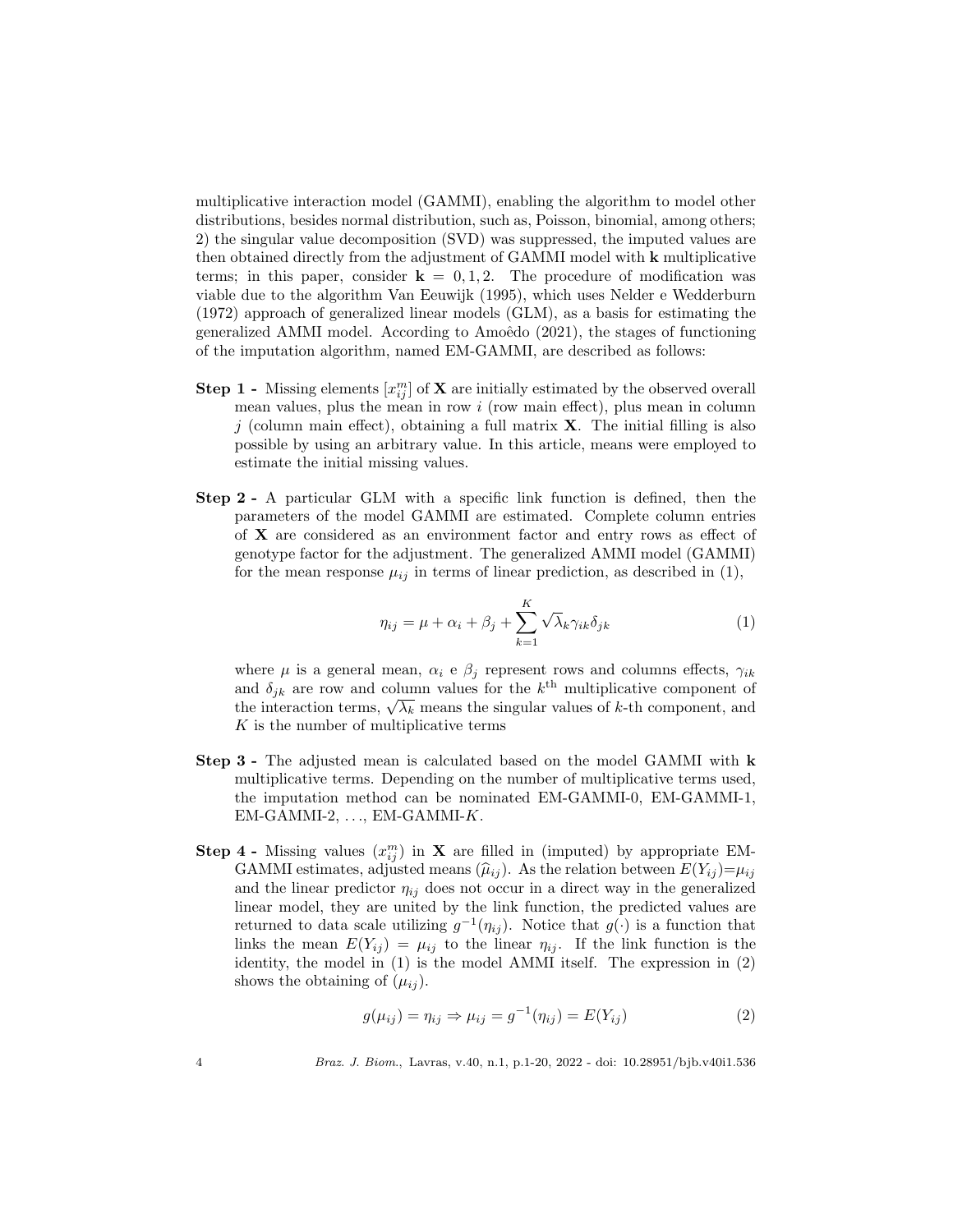Step 5 - Convergence criteria: if Chebyshev's distance between the estimation of missing values, in two stages of successive iteration, is greater than the assumed accuracy (used pattern 0,01), the stages from 2 to 5 shall be repeated; otherwise, the algorithm converges and stops. The distance of Chebyshev, considering two vectors containing p imputed values  $X$  and  $Y$ , is defined as:

$$
d(\mathbf{X}, \mathbf{Y}) = \max(|\mathbf{X_1} - \mathbf{Y_1}|, |\mathbf{X_2} - \mathbf{Y_2}|, \dots, |\mathbf{X_p} - \mathbf{Y_p}|)
$$

## 2.2 Multiple Imputation (MIGAMMI) using single residual in linear regression model

This proposal of multiple imputation was developed on the method EM-GAMMI, complementary to the use of simple residual in linear regression model, presented by Srivastava e Dolatabadi (2009) and Arciniegas-Alarcón et al. (2014). Arciniegas-Alarcón et al.  $(2014)$  carried out multiple imputation based on the "biplot imputation" method, using simple residual in linear regression model  $\mathbf{Y} = \mathbf{Q}\boldsymbol{\beta} + \mathbf{E}$ , where  $\mathbf{Y}$  ( $n \times 1$ ) is the vector that represents the variable response; Q  $(n \times p)$  represents the design matrix;  $\beta$   $(p \times 1)$  is the vector of regression parameters and  $\mathbf{E}$   $(n \times 1)$  is the random error vector. In line with the authors, missing data only occur in vector  $\mathbf{Y}$ , the explanatory variables that compose the model must be complete. This way, the linear regression model was rewrote as  $(\mathbf{Y}_0/\mathbf{Y}_A) = (\mathbf{Q}_0/\mathbf{Q}_A)\boldsymbol{\beta} + \mathbf{E}$ , where  $\mathbf{Y}_0$   $(n_1 \times 1)$  corresponds to the subvector of  $n_1$ observed data,  $\mathbf{Y}_A$  ( $n_0 \times 1$ ) to the subvector that contains  $n_0$  missing values,  $\mathbf{Q}_0$  $(n_1 \times p)$  the submatrix of  $n_1$  observed data and  $\mathbf{Q}_A$   $(n_0 \times p)$  the submatrix of  $n_0$ missing values, so that  $n_0 + n_1 = n$ . Then, the multiple imputation is obtained by:  $\hat{Y}_{\text{At}} = Q_{\text{A}} (Q_{0}^{T} Q_{0})^{-1} Q_{0}^{T} Y_{0} + E_{t}$ , where  $t = 1, ..., m$ , represent m imputations for each missing data; and  $E_t$  refers to t-th random sample with replacement of size  $n_0$  obtained from the residual vector  $\mathbf{e} = \left(\frac{n_1}{n_1-p}\right)^{0,5} (\mathbf{Y_0} - \mathbf{Q_0 b_1})$ , then  $\mathbf{b}_1 = (\mathbf{Q}_0^T \mathbf{Q}_0)^{-1} \mathbf{Q}_0^T \mathbf{Y}_0$  represents the least square estimate of  $\beta$ , based on the observed data.

To perform MI with simple residual, the proposed modification to the EM-GAMMI algorithm is the following: the method EM-GAMMI provides at the end of its process a complete matrix  $X^c$ , whose elements are the imputed values for the respective missing data and the estimate for the observed values. Then, the next step consists of obtaining the simple residual matrix via observed data, by the difference between the original matrix and the matrix that contains the estimate of the observed values, that is,  $\hat{\epsilon} = \mathbf{X} - \mathbf{X}^c$ . As the residual is only obtained for the observed values, the matrix  $\hat{\epsilon}$  ( $p \times p$ ) is incomplete since we can only obtain residual observed values, the matrix  $\hat{\epsilon}$  (n×p) is incomplete since we can only obtain residual for  $(np - na)$  observed data. Subsequently, and based on the residual matrix  $\hat{\epsilon}$ , t different matrices  $\Omega_t$  (n×p) are created, where  $\mathbf{t} = 1, \ldots, \mathbf{m}$ , as follows: each element that compose  $\Omega_t$  is randomly chosen and the matrix  $\hat{\epsilon}$  is replaced. The process of random selection with replacement is repeated on  $\hat{\epsilon}$ , m times, producing **m** matrices,  $\Omega_1, \Omega_2, \ldots, \Omega_m$ . Once obtained  $\Omega_t$ , the following step consists of performing the multiple imputation, which is made when replacing the missing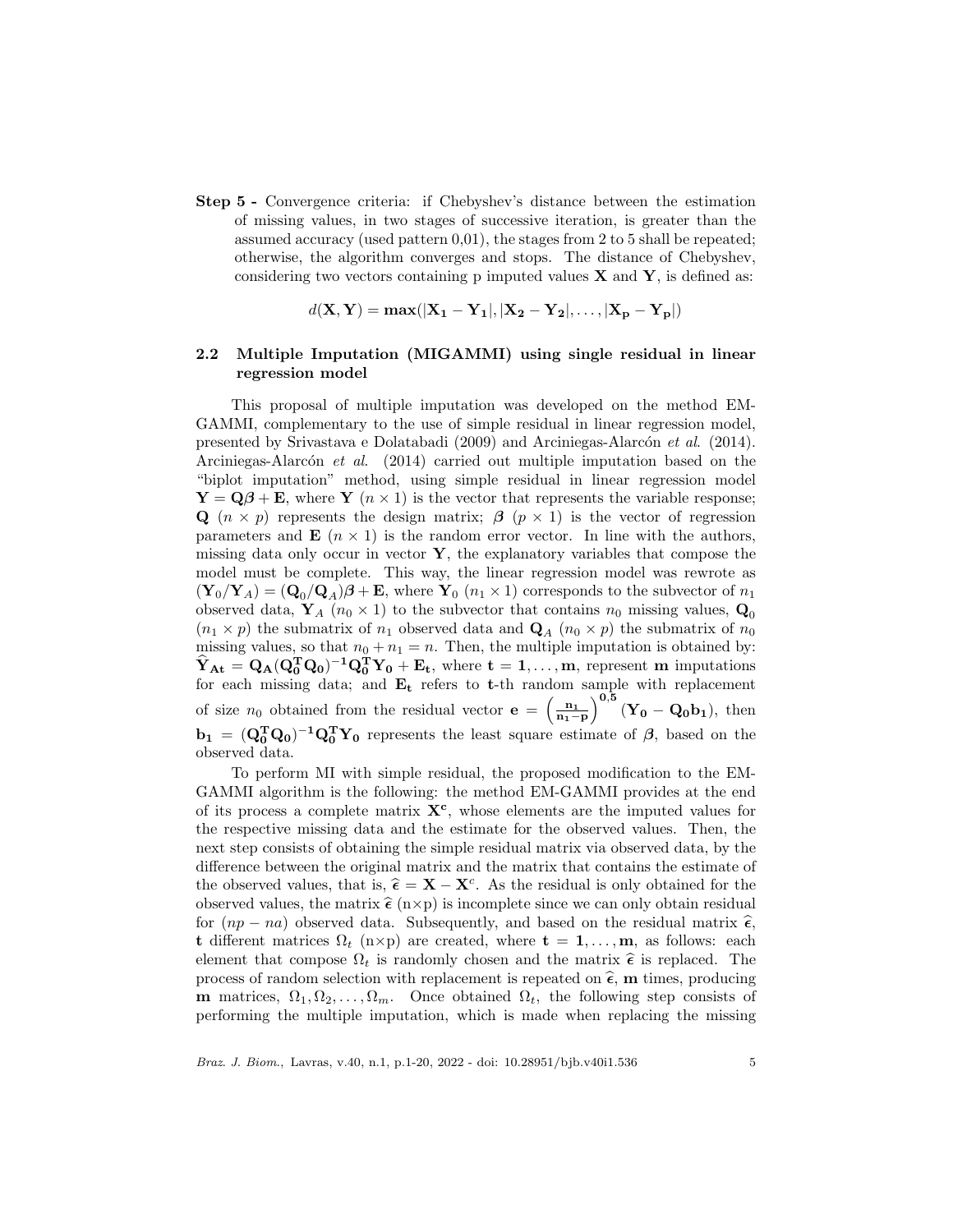elements  $[x_{ij}^m]$  of matrix **X**, by correspondent values of each **t** matrices that are construed by  ${\bf X}^c+\Omega_t$ , then the process of MI provides  ${\bf X}^c+\Omega_1, {\bf X}^c+\Omega_2, \ldots, {\bf X}^c+\Omega_m$ complete matrices. After obtaining the imputations, t complete matrices (observed and imputed) are combined by the mean of  $t$  completed matrices, originating a single matrix, then, the missing elements in original  $X$  are imputed with the correspondent obtained means.

In this paper, it was used  $t = 5$ , number of multiple imputations, since, according to Rubin (1996),  $t = 5$  imputations are enough to make valid inferences. To Van Buuren  $(2018)$ ,  $t = 5$  provides good quality to the method, and it is unlikely that important conclusions are substantially altered if the limit  $t$  is higher than  $5$ . Therefore, it was obtained a multiple imputation with simple residuals by means of a generalized multiplicative model, which was named multiple imputation GAMMI (MIGAMMI).

#### 2.3 Description of the data used in the research

To evaluate MI procedure, two real datasets were considered, complete and derived from trials with genotype  $\times$  environment interaction. The first dataset is a randomized block design, a study based on the resistance of soybean to foliar plague, published by Hadi et al. (2010). In this experiment, four genotypes of resultant hybrid soybean were used (Wilis, IAC-100, IAC-80 e W-80) and, 14 days after planting, the counting of foliar plagues in each plant was examined. After counting, five types of foliar plagues were classified in varieties (genotypes of soybean). Table 1 presents the population mean of the five foliar plagues in four genotypes of soybean. This dataset was particularly chosen, since the mean responses to the repetitions are expressed in interval scale and analyzed by GAMMI methodology (HADI et al., 2010). In this way, it was possible to use the models AMMI and GAMMI for posterior use of imputation algorithms. This dataset was denominated foliar plague dataset for reference purposes.

| Genotypes | Types of foliar plague |           |          |            |              |  |  |  |  |  |
|-----------|------------------------|-----------|----------|------------|--------------|--|--|--|--|--|
|           | Bemissia               | Emproosca | Agronyza | Lamprosema | Longitarsaus |  |  |  |  |  |
| $IAC-100$ | 0.50                   | 1.75      | 2.25     | 0.50       | 1.75         |  |  |  |  |  |
| $IAC-80$  | 3.00                   | 2.75      | 1.00     | 1.75       | 3.25         |  |  |  |  |  |
| W-80      | 3.50                   | 4.00      | 1.25     | 2.00       | 2.00         |  |  |  |  |  |
| Wilis     | 4.00                   | 3.00      | 1.00     | 1.75       | 4.00         |  |  |  |  |  |

Table 1 - Population mean of the five foliar plagues in four soybean genotypes

Source: Hadi et al. (2010)

The second dataset utilized is part of a study performed in a randomized block design ceded by the researchers Spitti et al. (2019). In the study, 19 beans genotypes were observed in six different environments. Genotypes were evaluated on the grains tegument color according to the luminosity value (L), and also in relation to shelf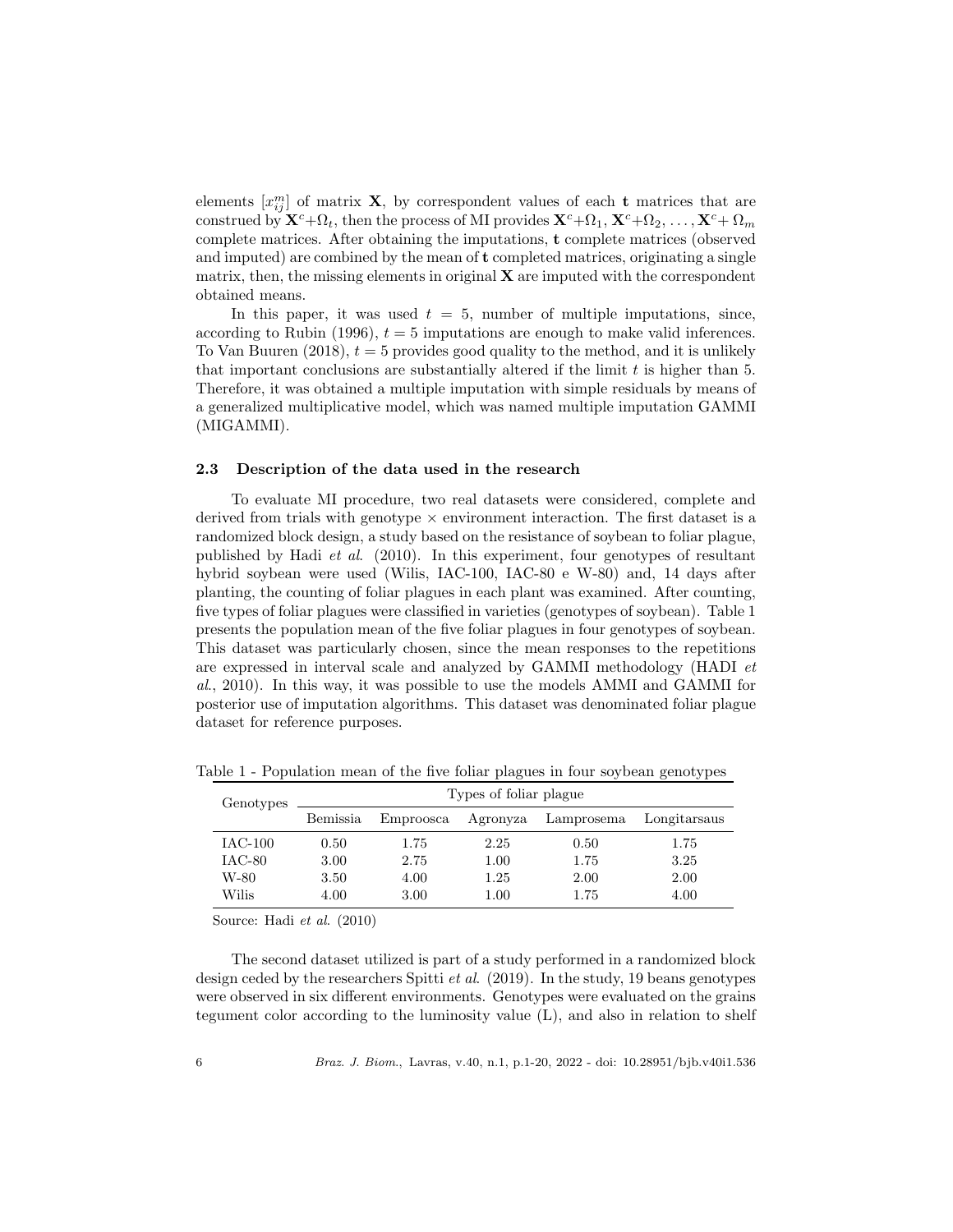growing conditions. The variable response demonstrates the genotype tolerance (resistance) for pigment losses, that is, gradual change of grains color at 60 days. Table 2 illustrates the genotype mean values per environment, obtained from the six regions considered in the study. This dataset was denominated Acácia for reference purposes.

| Genotypes             |             |                |        | Regions |        |        |
|-----------------------|-------------|----------------|--------|---------|--------|--------|
|                       | $_{\rm R1}$ | R <sub>2</sub> | R3     | R4      | R5     | R6     |
| BRS Pérola            | 0.5041      | 0.4727         | 0.5036 | 0.4497  | 0.4840 | 0.4957 |
| CHC 01-175-1          | 0.4987      | 0.4648         | 0.5105 | 0.4610  | 0.4747 | 0.5013 |
| <b>CNFC 11-948</b>    | 0.5068      | 0.4703         | 0.5023 | 0.4618  | 0.5048 | 0.5110 |
| <b>CNFC 11-954</b>    | 0.5013      | 0.4585         | 0.4867 | 0.4708  | 0.4992 | 0.4961 |
| $Gen$ 4-1 $F$ -19 $P$ | 0.5263      | 0.5000         | 0.4909 | 0.4892  | 0.5241 | 0.5245 |
| Gen 12-2F-67          | 0.5178      | 0.4681         | 0.5021 | 0.4790  | 0.5098 | 0.5184 |
| Gen 20-4F-129         | 0.5122      | 0.4847         | 0.4844 | 0.4494  | 0.4987 | 0.5343 |
| Gen 45-2F-293P        | 0.5244      | 0.4922         | 0.5083 | 0.4792  | 0.5326 | 0.5493 |
| Gen 78-1A-59          | 0.5078      | 0.4907         | 0.4950 | 0.4717  | 0.5168 | 0.5291 |
| Gen 86-12A-122        | 0.5055      | 0.4776         | 0.4907 | 0.4501  | 0.4878 | 0.5215 |
| Gen 90-4A-160         | 0.5106      | 0.4692         | 0.4993 | 0.4588  | 0.5002 | 0.5228 |
| Gen 104-1A-291        | 0.5314      | 0.4901         | 0.5109 | 0.4677  | 0.5197 | 0.5304 |
| Gen 106-4A-317        | 0.5107      | 0.4882         | 0.4999 | 0.4497  | 0.5016 | 0.5346 |
| Gen 106-6A-319        | 0.5195      | 0.4794         | 0.5014 | 0.4856  | 0.5143 | 0.5226 |
| Gen 107-14A-336       | 0.5256      | 0.4777         | 0.5145 | 0.4563  | 0.5348 | 0.5552 |
| Gen 125-10A-510       | 0.5123      | 0.4670         | 0.5103 | 0.4756  | 0.4987 | 0.5183 |
| IAC Milênio           | 0.5219      | 0.4803         | 0.5063 | 0.4873  | 0.5017 | 0.5111 |
| IAC Sintonia          | 0.5028      | 0.4682         | 0.4821 | 0.4588  | 0.4899 | 0.5276 |
| LP 11-363             | 0.5394      | 0.4810         | 0.5201 | 0.4703  | 0.5018 | 0.5144 |

Table 2 - Beans genotype mean evaluated on the grains tegument color according to the luminosity

Source: Spitti et al. (2019)

## 2.4 Simulation procedure based on real data

Both datasets used in this study were submitted to randomized removal simulations at 10%, 20% and 30% for foliar plague data, and at 10%, 20%, 30% and  $40\%$  for Acácia data, since, according to Yan (2013), the number of missing values in experiments with genotype by environment interaction is lower than 40%. This process was repeated a hundred times for each percentage removed in both set of values, obtaining 300 distinct matrices for foliar plague dataset and 400 distinct matrices for Acácia dataset, totaling 700 matrices with simulated missing values. Subsequently, imputations were made for each one of the 700 matrices with simulated missing values. For the foliar plague dataset, three randomized removals were considered, since the matrix is small (size  $4 \times 5$ ). Increases in removals at  $40\%$ would imply problems of convergence and loss of information, by complete deletion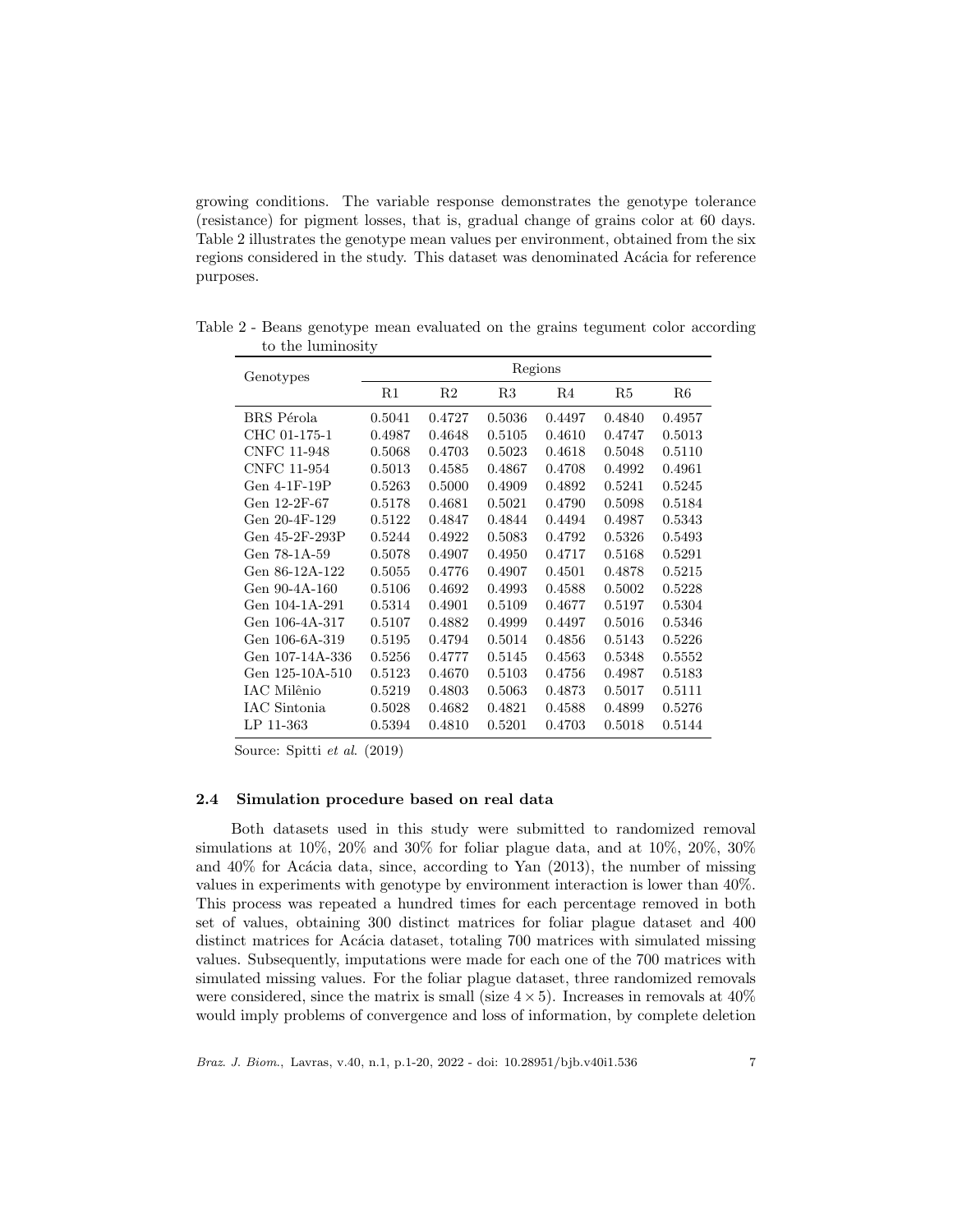of the row or column where they are located, among other issues.

The stages, simulations and predictions were conducted by computer routine developed and implemented to the programming language R (R Core Team 2020). It is worth mentioning, concerning the developed algorithm, the use of *qnm* function to adjust the GAMMI model up to two multiplicative terms. For foliar plague dataset, Poisson GAMMI and Gaussian GAMMI models were used, with their respective logarithmic function and identity. The model Poisson GAMMI was chosen due to the study of Hadi *et al.* (2010). For Acacia dataset it was used the model Binomial GAMMI, with the logit link function, since the data represent a proportion. The imputations were obtained by the algorithms EM-GAMMI, MIGAMMI, EM-AMMI (using the function EM-AMMI) and EM+DVS (using the function impute.svd). Simulations of random removal values or generation of missing data, assuming the missing at random mechanism - MAR (Missing at Random), were carried out by using the function  $SimIm$  from the multivariate  $ImputeR$  package.

GAMMI is one of the best models to analyze experiments with genotype  $\times$ environment interaction, in cases in which occur violation of the suppositions of the ANOVA model, or when the response is a counting, a proportion, among others (HADI et al., 2010). Hence, for each one of the matrices with missing values obtained by simulations from the junction of the algorithm EM with the GAMMI model up to **k** multiplicative terms  $(k=0,1,2)$ , using the simple residual linear regression model. Concerning the foliar plague set, it was assumed, for MIGAMMI and EM-GAMMI or (IM-AMMI) algorithms, Poisson and Gaussian logarithmic link function and identity, respectively. As for Acácia dataset, the binomial model with logit link function was employed by MIGAMMI, and EM-GAMMI.

#### 2.5 Criteria used to evaluate the method

As evaluation criteria, it was used the statistics: normalized root mean square error - NRMSE, variance between imputation -  $V_E$ , average squared bias between the imputations mean and the original value deleted in the simulation study - ASB, general measure of performance  $(T_{acc})$  and analysis of deviance - ANODEV. By NRMSE criterion, Ching et al. (2010), the algorithm is compared using the adjusted means, that is, the imputed values are compared to the correspondent observed values in the original dataset, in accordance with the equation (3). It is recognized as the best method in performance, the one which presents lower statistic value NRMSE.

$$
NRMSE = \frac{\sqrt{mean(\mathbf{x}_{imp} - \mathbf{x}_{orig})^2}}{\mathbf{s}(\mathbf{x}_{orig})}
$$
(3)

where  $\mathbf{x}_{imp}$  and  $\mathbf{x}_{orig}$  are vectors containing the respective mean imputed values and true values of the missing simulated observations and  $\mathbf{s}(\mathbf{x}_{orig})$  represents the normalized standard deviation values contained in vector  $\mathbf{x}_{orig}$ .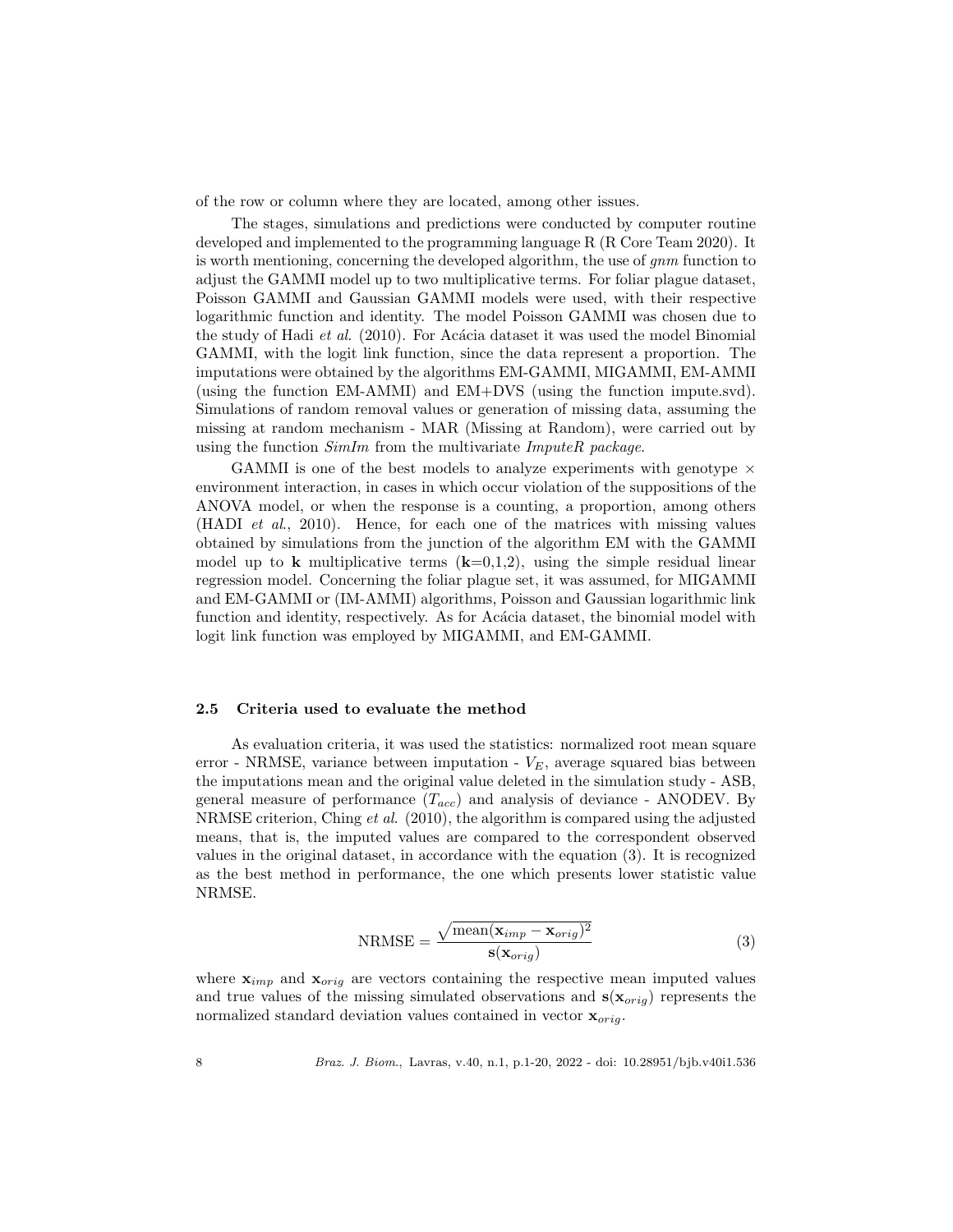#### 2.5.1 General measure of performance  $(T_{acc})$

According to Bergamo (2007), the general measure of performance  $T_{acc}$  is a measure of accuracy, used to evaluate a particular procedure of MI and, which can be decomposed in two components  $T_{acc} = V_E + ASB$ . The former,  $V_E$ , represents the variance between imputations, in general, small values of  $V_E$  indicate good accuracy of the method. ASB, in turn, represents the average squared bias between mean imputations  $(\overline{Y})$  and the original value removed in the simulation study (VO). The method of multiple imputation will present good performance if the values of ASB are small. The statistics  $V_E$  and ASB are presented in (4).

$$
V_E = \frac{1}{na} \sum_{l=1}^{na} \left[ \frac{\sum_{m=1}^{M} (\hat{y}_{ij(m)} - \overline{Y}_l)^2}{M - 1} \right] e \text{ ASB} = \frac{1}{na} \sum_{l=1}^{na} M \frac{(\overline{Y}_l - VO_l)^2}{M - 1} \tag{4}
$$

where, for each position  $(i, j)$  of random removals in the data matrix, M imputations are performed;  $VO<sub>l</sub>$  original value removed at random; the index l represents the position of the removed value correspondent to the position  $(i, j)$  with  $l = 1, \ldots, na;$ na is the total number of removed values;  $\hat{y}_{ij}$  is the value imputed to the respective value  $\text{VO}_i$  and  $\overline{Y}_l$  represents the mean of imputation to the position l.

## 2.5.2 ANODEV

To analysis of deviance (ANODEV) it was used the statistics  $F_c$ , since GAMMI's model is easy to calculate, presents good performance and does not require special tables (ACORSI *et al.*, 2016). Thus, the statistics  $F_c$  or test  $F_c$  is as follows:

$$
Fc = \frac{\text{Dev. restricted}}{\text{D.F.sv restricted}} - \frac{\text{Dev. full/D.F. full}}{\hat{\phi}}
$$
 (5)

which approximates the  $F_{(D,F\ source\ of\ variation; D.F. error)}$  distribution. Where Dev. - deviance,  $\phi$  - estimated dispersion parameter, D.F.sv - degrees of freedom from source of variation that is being tested, Dev. restricted - deviance from the current model (tested). For the calculation of  $\hat{\phi}$ , consult Acorsi *et al.* (2016).

In general, the statistics NRMSE and  $T_{acc}$ , used to compare and evaluate, offer an excellent insight into the performance of the method in analysis. Thus, in this paper, it was considered as a good data imputation method, the one that presented, smaller mean/median value for the NRMSE distribution, as well as small values for the distributions  $V_E$ , ASB and  $T_{acc}$ , since the imputation were obtained based on to 100 simulated matrices at different levels of randomized removals of values.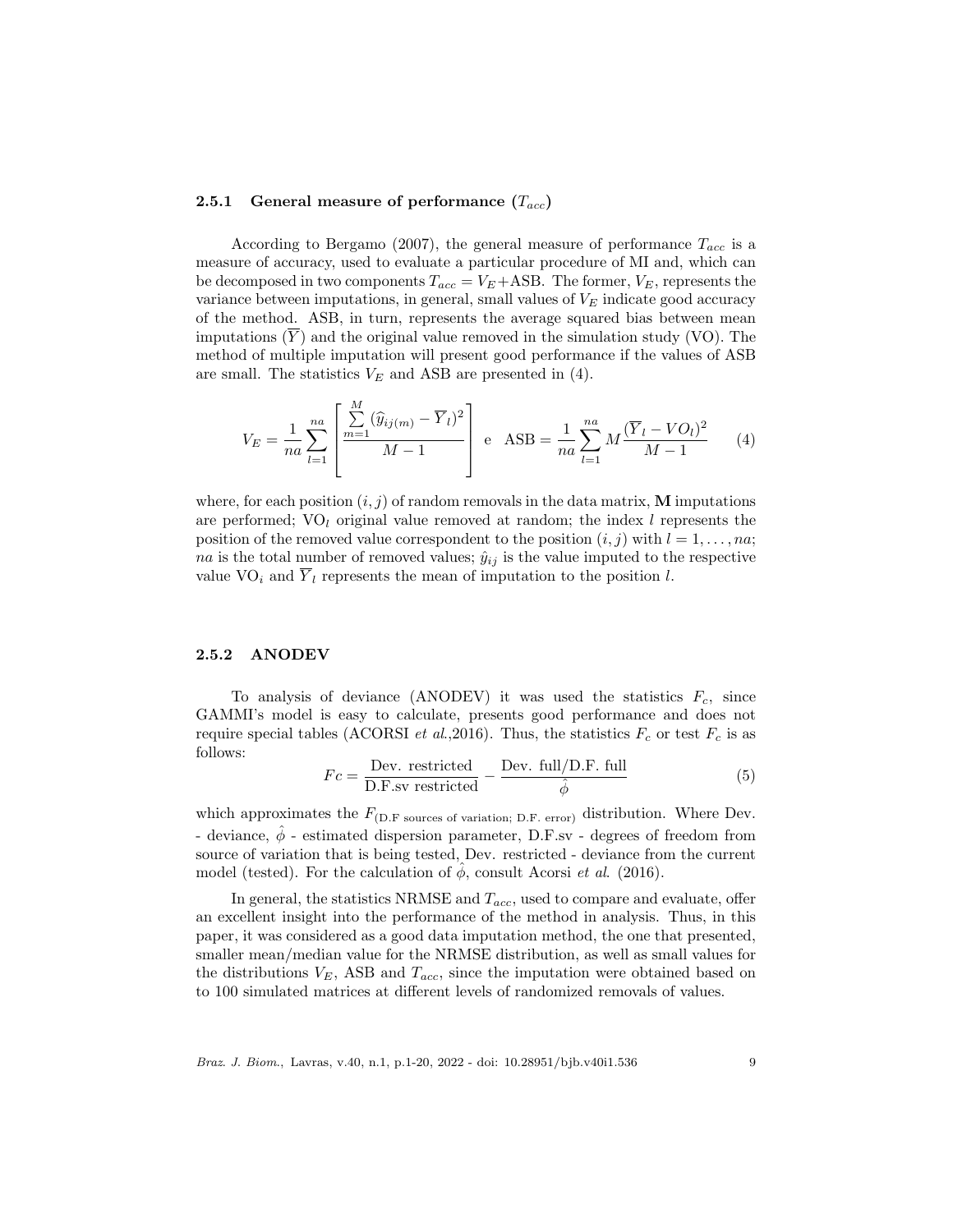# 3 Results and discussion

#### 3.1 Foliar plague dataset

Table 3 presents the means and medians of NRMSE for the foliar plague dataset, indicating the method of multiple imputation proposed (MIGAMMI), the method EM+SVD and the method EM-AMMI for each level of removal percentage. In this table, following NRMSE criterion, the method that presented the best performance was MIGAMMI, regardless of the removal level. Therefore, at 10% imputation, the best performance procedure was MIGAMMI0 (median=0.199). At 20% level, MIGAMMI0 was the best in performance (median=0.2076) and at 30%, MIGAMMI0, (median 0.1956). Also, the procedure EM+SVD obtained the best results in terms of NRMSE than the classic EM-AMMI, with up to two multiplicative terms for all the levels of removal.

Table 3 - Mean and median of the RMSE distribution, in which were made random removal (10%, 20% and 30%), from foliar plague dataset

| Method   | $10\%$ |        |        | 20%    | 30%    |        |
|----------|--------|--------|--------|--------|--------|--------|
|          | Mean   | Median | Mean   | Median | Mean   | Median |
| $EM+SVD$ | 0.925  | 0.971  | 1.1297 | 0.9518 | 1.0955 | 1.0006 |
| EM-AMMI0 | 1.086  | 0.965  | 1.3770 | 1.0290 | 1.3025 | 1.1922 |
| EM-AMMI1 | 2.168  | 1.462  | 2.3680 | 1.8920 | 2.1495 | 2.0158 |
| EM-AMMI2 | 1.049  | 1.076  | 1.1930 | 1.0470 | 1.1218 | 1.0323 |
| MIGAMMI0 | 0.216  | 0.199  | 0.2524 | 0.2076 | 0.2188 | 0.1956 |
| MIGAMMI1 | 0.254  | 0.230  | 0.2454 | 0.2126 | 0.2230 | 0.2024 |
| MIGAMMI2 | 0.227  | 0.221  | 0.2759 | 0.2341 | 0.2195 | 0.2046 |

Table 4 illustrates in terms of mean and median, the values of  $V_E$  and ASB. In this table, it was verified that the procedures of multiple imputation MI-AMMI0, MI-AMMI1 and MI-AMMI2 provided the major variance between imputations  $(V_E)$ , regardless of the percentage of missing imputation, whereas the algorithm with minor variance between imputations was the MIGAMMI0, at 10% and 20% removal level, followed by MIGAMMI2, at 30% removal. However, as a complement of the analysis  $V_E$  and to take the best decision about which would be the procedure with the highest efficiency in prediction, it is necessary to analyze the average squared bias (ASB) as well as the general measure of accuracy  $T_{acc}$ .

In relation to ASB, the methods with the least deviance, according to the percentages of imputations adopted were: at 10% missing, MIGAMMI0, at 20% missing, MIGAMMI1 and at 30% missing, MIGAMMI2 (Table 4). In all cases, the procedures with major values of ASB were MI-AMMI0, MI-AMMI1, and MI-AMMI2. Otherwise, the algorithms MIGAMMI0, MIGAMMI1 and MIGAMMI2, considering their lower values of ASB, allowed to achieve major similarity between imputations and their respective original values, resulting in a most accurate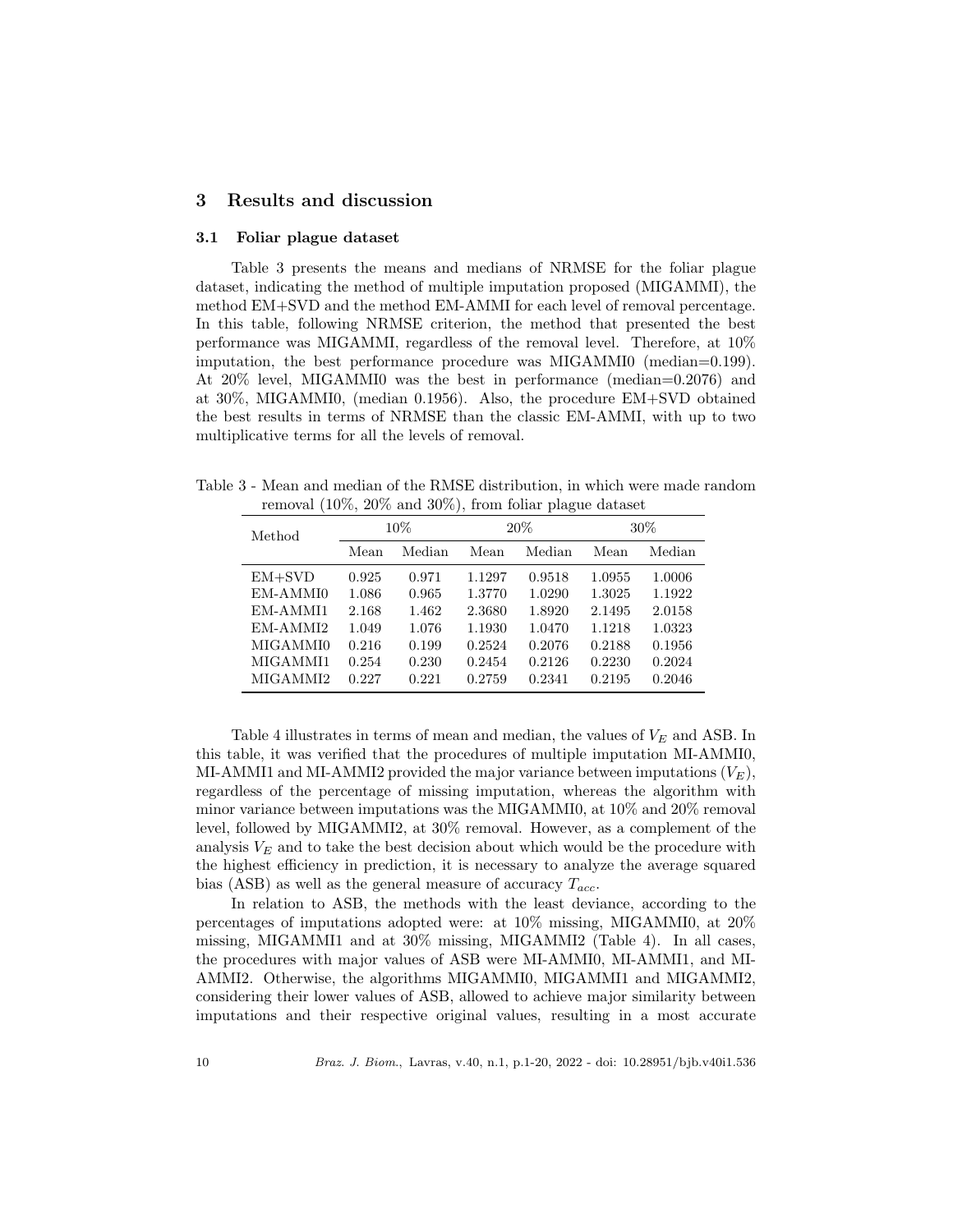| Method   | 10%    |        |        | 20%    | $30\%$ |        |
|----------|--------|--------|--------|--------|--------|--------|
|          | Mean   | Median | Mean   | Median | Mean   | Median |
|          |        |        | $V_E$  |        |        |        |
| MI-AMMI0 | 0.4618 | 0.4064 | 0.3986 | 0.3628 | 0.3412 | 0.3425 |
| MI-AMMI1 | 0.4231 | 0.4130 | 0.3835 | 0.3530 | 0.3341 | 0.3159 |
| MI-AMMI2 | 0.4282 | 0.4031 | 0.4169 | 0.4249 | 0.3398 | 0.3140 |
| MIGAMMI0 | 0.3557 | 0.3362 | 0.3256 | 0.3046 | 0.2927 | 0.2867 |
| MIGAMMI1 | 0.4083 | 0.3784 | 0.3238 | 0.3098 | 0.2836 | 0.2710 |
| MIGAMMI2 | 0.3777 | 0.3486 | 0.3310 | 0.3296 | 0.2968 | 0.2961 |
|          |        |        | ASB    |        |        |        |
| MI-AMMI0 | 0.1103 | 0.0646 | 0.1024 | 0.0807 | 0.0838 | 0.0687 |
| MI-AMMI1 | 0.1064 | 0.0590 | 0.1022 | 0.0764 | 0.0771 | 0.0597 |
| MI-AMMI2 | 0.1237 | 0.0850 | 0.0901 | 0.0796 | 0.0862 | 0.0740 |
| MIGAMMI0 | 0.0769 | 0.0495 | 0.0814 | 0.0676 | 0.0730 | 0.0565 |
| MIGAMMI1 | 0.1047 | 0.0662 | 0.0739 | 0.0631 | 0.0748 | 0.0591 |
| MIGAMMI2 | 0.0776 | 0.0608 | 0.0947 | 0.0719 | 0.0697 | 0.0582 |

Table 4 - Mean and median of the combined variance between imputations  $(V_E)$ and average squared bias (ASB), corresponding to the random removal levels of data (10%, 20% and 30%) of foliar plague dataset

method. Furthermore, as the percentage measure increased, it was expected an increase in ASB values for the procedures of imputations, which was not confirmed. It was in fact observed a small median increase in ASB for the procedure MI-AMMI1 in comparison to MIGAMMI0, the same was verified for the procedure MIGAMMI1 in comparison to MIGAMMI0. Such an event, when it occurs, might be justified as a decrease of values generated by the removal levels (sample decrease), because, in conformity with Arciniegas-Alarcón et al.  $(2014)$ , the imputation error tends to increase, considering that the available information in the data matrix were decreased by the growth of removals percentage.

To decide the best method of imputation, the general statistics of accuracy  $T_{acc}$  must be considered. The statistics considers both the variance between imputations and the mean square deviation (Tabela 4). In figure 1, it is shown a  $T_{acc}$  distribution in terms of median for the MIGAMMI0 procedure (IMGA0), MIGAMMI1 (IMGA1) and MIGAMMI2 (IMGA2) at three levels of removal. The process of imputation MIGAMMI0 in this case presented lower median value for imputations at 10% and 20% random removals, followed by the MIGAMMI1 operation, for imputations at 30% of removals. Thus, at 10% of randomized removals, the medians of  $T_{acc}$  were: 0.4131 for MIGAMMI0; 0.4758 for MIGAMMI1; and 0.4270 for MIGAMMI2; against 0.4942 for MI-AMMI0; 0.4977 for MI-AMMI1 and 0.5305 for MI-AMMI2. For the percentage of 20%, the procedure MIGAMMI0 presented the best performance, median  $= 0.3847$ . In case of missing at 30%, the procedure MIGAMMI1 achieved the best performance, median = 0.3473. Therefore,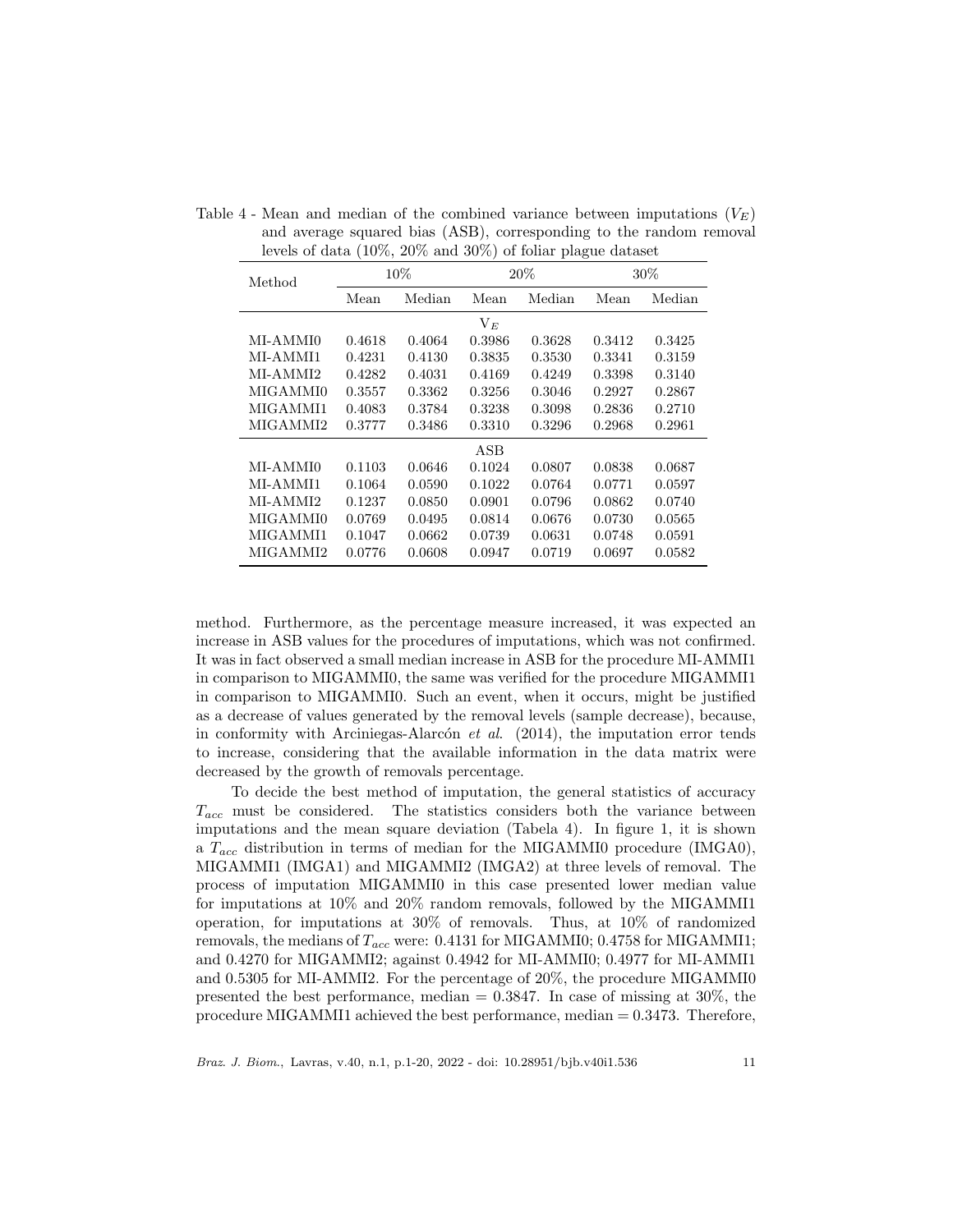it is worth highlighting the good performance of MIGAMMI method, whether in comparison to the results of the presented methods and also due to the low values obtained by NRMSE statistics and general mean accuracy  $(T_{acc})$ .



Figure 1 - Distribution of the general measure accuracy  $(T_{acc})$ , using the methods MIGAMMI0 (IMGA0), MIGAMMI1 (IMGA1) and MIGAMMI2 (IMGA2), for foliar plague dataset at levels of 10%, 20%, and 30% of removals.

#### 3.2 Second dataset - Acácia

For the evaluated Acácia dataset, the method of imputation MIGAMMI invariably provided the lowest statistic value NRMSE, in means and medians terms, when compared to the method EM-GAMMI in all levels of removals (Table 5). The low values obtained from NRMSE suggest better predictions by the multiple imputation procedure MIGAMMI, that is, the imputed values come closer to the observed correspondents. For missing at 10%, the MIGAMMI0, MIGAMMI1 and MIGAMMI2 procedures evidenced similar performance, however, for computer facilities and economy of parameters MIGAMMI0 must be the chosen approach. For missing at 20%, the MIGAMMI1 presented better performance (mean = 0.1725), with 30% of missing, MIGAMMI2 presented better performance and with 40% of missing, MIGAMMI2 was the best method in performance. Also, it was verified the growth of NRMSE in the EM-GAMMI-0, EM-GAMMI-1 and EM-GAMMI-2 procedures, as the removal levels increase; the same can be observed for MIGAMMI0, MIGAMMI1 and MIGAMMI2 procedures, at moderate levels.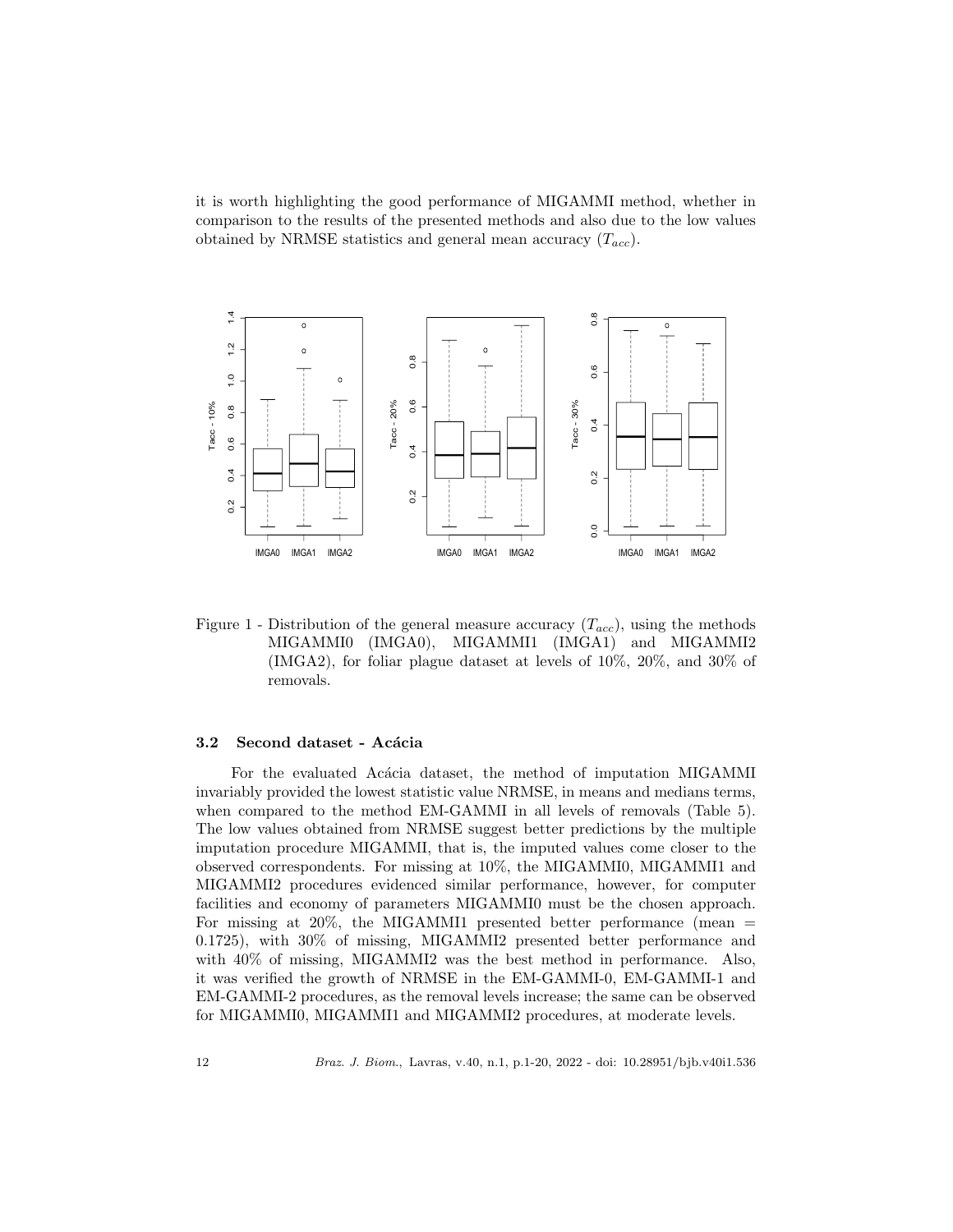Table 5 - Mean and median of NRMSE distribution, in which were made random removal at  $10\%, 20\%, 30\%$  and  $40\%,$  of Acácia dataset

| Method                                                                     | 10%                                                      |                                                          | 20%                                                      |                                                          | $30\%$                                                   |                                                          | 40%                                                      |                                                          |
|----------------------------------------------------------------------------|----------------------------------------------------------|----------------------------------------------------------|----------------------------------------------------------|----------------------------------------------------------|----------------------------------------------------------|----------------------------------------------------------|----------------------------------------------------------|----------------------------------------------------------|
|                                                                            | Mean                                                     | Median                                                   | Mean                                                     | Median                                                   | Mean                                                     | Median                                                   | Mean                                                     | Median                                                   |
| EM-GAMMI-0<br>EM-GAMMI-1<br>EM-GAMMI-2<br>MIGAMMI0<br>MIGAMMI1<br>MIGAMMI2 | 0.5128<br>0.5057<br>0.5140<br>0.1664<br>0.1683<br>0.1671 | 0.5026<br>0.4960<br>0.5021<br>0.1612<br>0.1702<br>0.1528 | 0.5232<br>0.5287<br>0.5404<br>0.1741<br>0.1725<br>0.1743 | 0.5122<br>0.5179<br>0.5336<br>0.1724<br>0.1726<br>0.1707 | 0.5699<br>0.5863<br>0.6022<br>0.1785<br>0.1757<br>0.1738 | 0.5523<br>0.5737<br>0.5809<br>0.1744<br>0.1758<br>0.1733 | 0.6111<br>0.6357<br>0.6550<br>0.1738<br>0.1737<br>0.1714 | 0.5999<br>0.6310<br>0.6512<br>0.1725<br>0.1709<br>0.1690 |

Table 6 presents the variance between imputations  $(V_E)$  and the average squared bias (ASB), in terms of mean and median of 100 matrices submitted to the approaches of multiple imputations MIGAMMI0, MIGAMMI1 and MIGAMMI2. In this scenario, the methods presented small variance  $V_E$  with close values, in all levels of percentage imputation, since with up five decimal places means and medians results of  $V_E$  were approximately 0.00008. In relation to ASB, the procedures of imputations MIGAMMI0, MIGAMMI1 and MIGAMMI2, in four levels of missing, presented slight tendencies, that is, values of ASB close to zero, ranging from 0.0000194 to 0.0000207 in means terms, which indicates an excellent accuracy of the methods. It is worth emphasizing the small increase of ASB, which was expected, since by increasing the percentage of removals for the imputation, the size of the sample decreases.

Table 6 - Mean and median of combined variance between imputation  $(V_E)$  and average squared bias (ASB), corresponding to the random removal of data  $(10\%, 20\%, 30\% \text{ and } 40\%)$  of Acácia dataset

| Method | $10\%$ |        | 20%  |                | $30\%$ |        | 40%  |        |
|--------|--------|--------|------|----------------|--------|--------|------|--------|
|        | Mean   | Median | Mean | Median         | Mean   | Median | Mean | Median |
|        |        |        |      | $V_{E}$        |        |        |      |        |
| MIGA0  | 820    | 819    | 811  | 799            | 819    | 819    | 816  | 810    |
| MIGA1  | 828    | 830    | 817  | 796            | 793    | 786    | 822  | 831    |
| MIGA2  | 820    | 782    | 813  | 806            | 799    | 785    | 824  | 810    |
|        |        |        |      | $\mathbf{ASB}$ |        |        |      |        |
| MIGA0  | 194    | 171    | 204  | 197            | 210    | 198    | 207  | 204    |
| MIGA1  | 199    | 189    | 201  | 206            | 204    | 198    | 206  | 193    |
| MIGA2  | 195    | 183    | 205  | 199            | 199    | 197    | 201  | 188    |

<sup>1</sup>MIGAMMI0 (MIGA0), MIGAMMI1 (MIGA1) e MIGAMMI2 (MIGA2)

 $^{2}$ All values in the table are preceded by four decimal places, e.g., the first value is 0.0000820

Figure 2 shows the statistic distributions  $T_{acc}$  for the procedures MIGAMMI0 (IMGA0), MIGAMMI1 (IMGA1) and MIGAMMI2 (IMGA2). In this case, we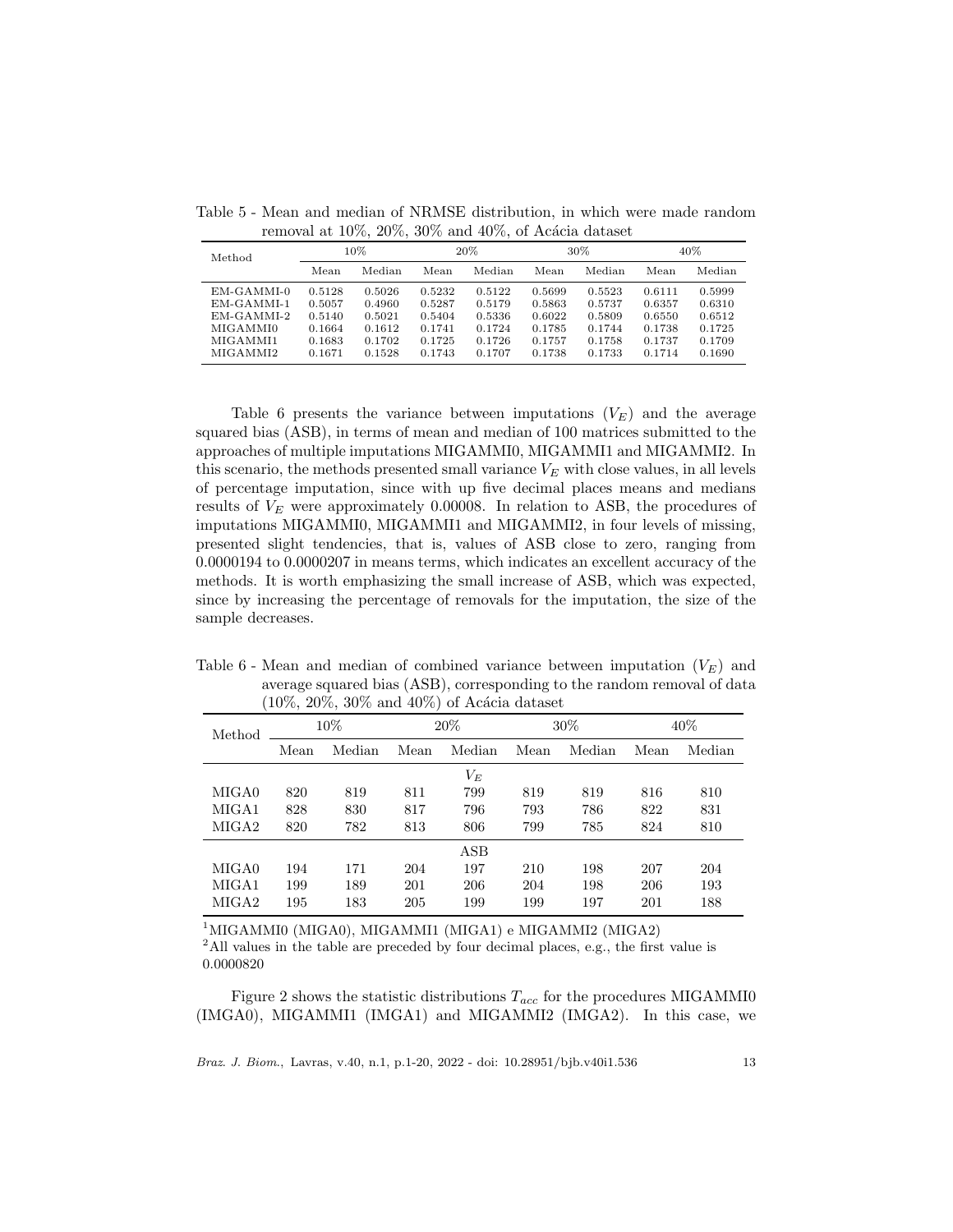observed that the methods presented approximately symmetric distributions around the median for the imputations performed. The method with minor values for the parameter of median centrality, for missings at 10% was MIGAMMI2, for missings at 20% was MIGAMMI2, for missings at 30% was MIGAMMI1 and for missings at 40% was MIGAMMI2. On the other hand, it should be highlighted that all the approaches displayed small values of  $T_{acc}$ , close to zero, in all levels of performed imputations (Table 7). Therefore, the method MIGAMMI0 might be preferred, if considering the idea of parameter economy or computer facilities, since it exempts the inclusion of multiplicative terms.



Figure 2 - Distribution of the general measure accuracy  $(T_{acc})$ , using the methods MIGAMMI0 (MIGA0), MIGAMMI1 (MIGA1) and MIGAMMI2 (MIGA2), for Acácia dataset at levels of  $10\%, 20\%, 30\%$  and  $40\%$  of removals.

Table 7 - Median of  $T_{acc}$  distribution to the random removal levels (10%, 20%, 30%) and  $40\%$ ) for Acácia dataset

| Method   |                 | $T_{acc}$       |                 |                 |
|----------|-----------------|-----------------|-----------------|-----------------|
|          | Median $(10\%)$ | Median $(20\%)$ | Median $(30\%)$ | Median $(40\%)$ |
| MIGAMMI0 | 0.0001000       | 0.0001016       | 0.0001020       | 0.000101        |
| MIGAMMI1 | 0.0001031       | 0.0001006       | 0.0000980       | 0.000102        |
| MIGAMMI2 | 0.0000993       | 0.0001001       | 0.0000986       | 0.000100        |

Finally, when the results of procedures were analyzed for the both multienvironment datasets, it was found that the approaches of multiple imputation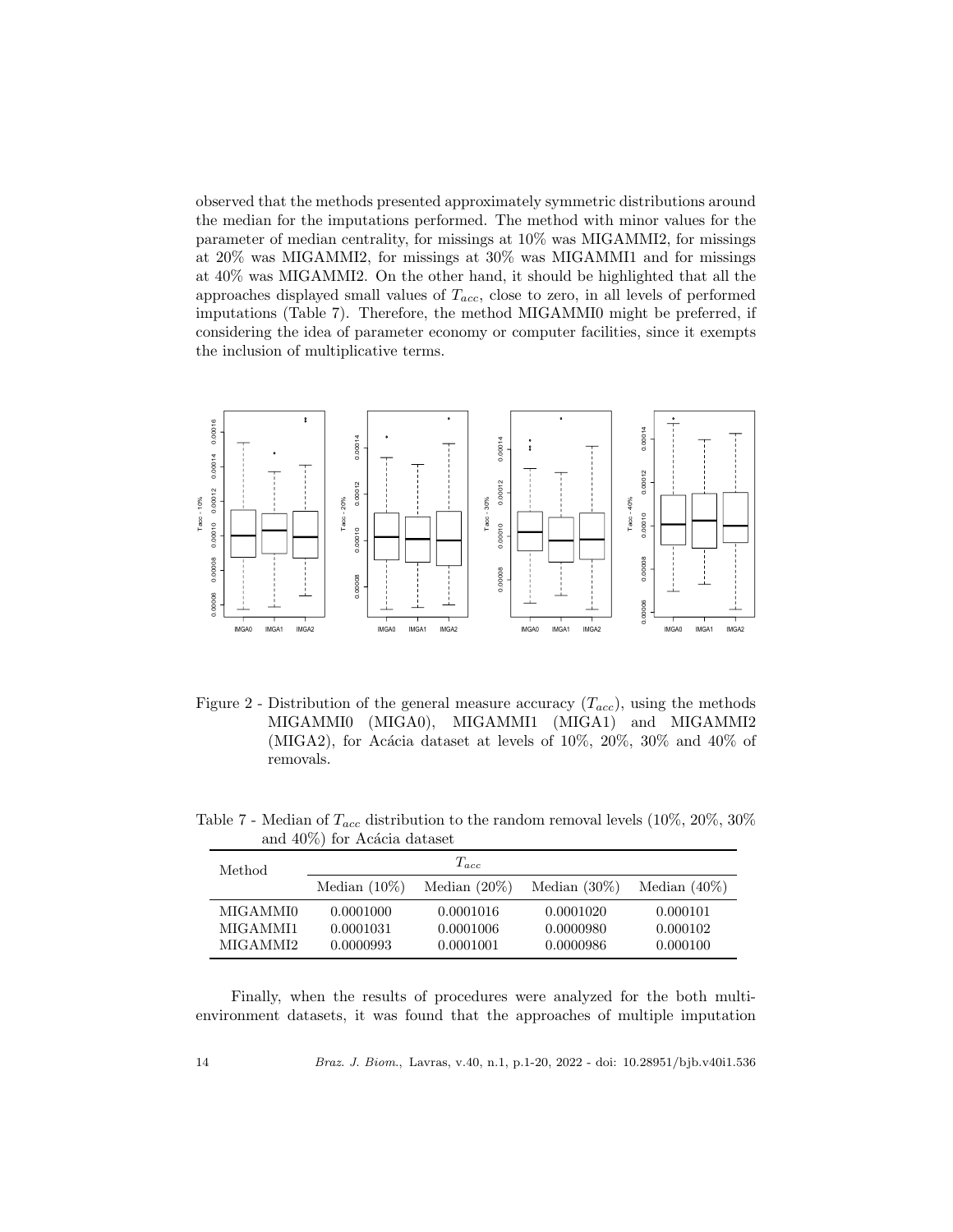MIGAMMI displayed better results than the EM+SVD, EM-AMMI in terms of NRMSE values, for foliar plague dataset, as well as, better results for Acácia dataset, both in terms of NRMSE, which compared the procedures EM-GAMMI0, EM-GAMMI1 and EM-GAMMI2 with the procedures MIGAMMI0, MIGAMMI1 and MIGAMMI2 and in terms of general measure of accuracy  $T_{acc}$ , due to their low values obtained. According to Rubin (1987), Carvalho et al. (2017), MI is more advantageous than single imputation, allowing increase in efficiency of the estimates, allowing valid inferences, reflecting the additional variability due to missing values and allows to compare the sensibility of the obtained inferences by different techniques of imputation, by simply using methods of complete data.

#### 3.3 Application - foliar plague dataset

Once performed the stage of imputation, the following step is to carry out the analyses about the experiment, a convenient model is used for such proposal. Tables 8, 9 and 10 present the result of the analysis of deviance (ANODEV), in which we utilized the models GAMMIs, for removal levels at 10%, 20% and 30% respectively. True values removed at 10% level were 1.25 and 2.00 with imputed correspondents 1.40 and 2.00, at 20% level, the values removed were 2.75; 3.00; 2.25 and 1.25 with imputed correspondents 2.80; 3.00; 1.91 and 1.27 and at 30% level, the removed values by the process of simulation were 4.00; 3.00; 1.25; 1.00; 1.75 and 2.00 with imputed correspondents 4.0; 3.0; 1.29; 0.65; 2.0; 2.0. As expected, for well-balanced processes, besides the methods reproducing imputed values close to the observed correspondents, it was not found any substantial alterations in the inferences for the three levels of removal (Tables 8, 9 and 10) in comparison to the results presented by Hadi et al. (2010), relevant with up to two multiplicative terms in the model.

| Source of variation | D.F. | Deviance | Deviance mean | $F_c$ | p-value |
|---------------------|------|----------|---------------|-------|---------|
| Environment         | 4    | 4.1067   | 1.0267        | 76.05 | 0.0132  |
| Genotype            | 3    | 2.8562   | 0.9521        | 70.52 | 0.0142  |
| GAMMI1              | 6    | 3.6184   | 0.6031        | 44.67 | 0.0222  |
| GAMMI2              | 4    | 0.9680   | 0.242         | 17.93 | 0.0542  |
| Error               | 2    | 0.0270   | 0.0135        |       |         |
| Total               | 19   | 11.5763  | 0.6093        |       |         |

Table 8 - Deviance analysis of foliar plague dataset, after imputation by the method MIGAMMI0, with random removals at 10%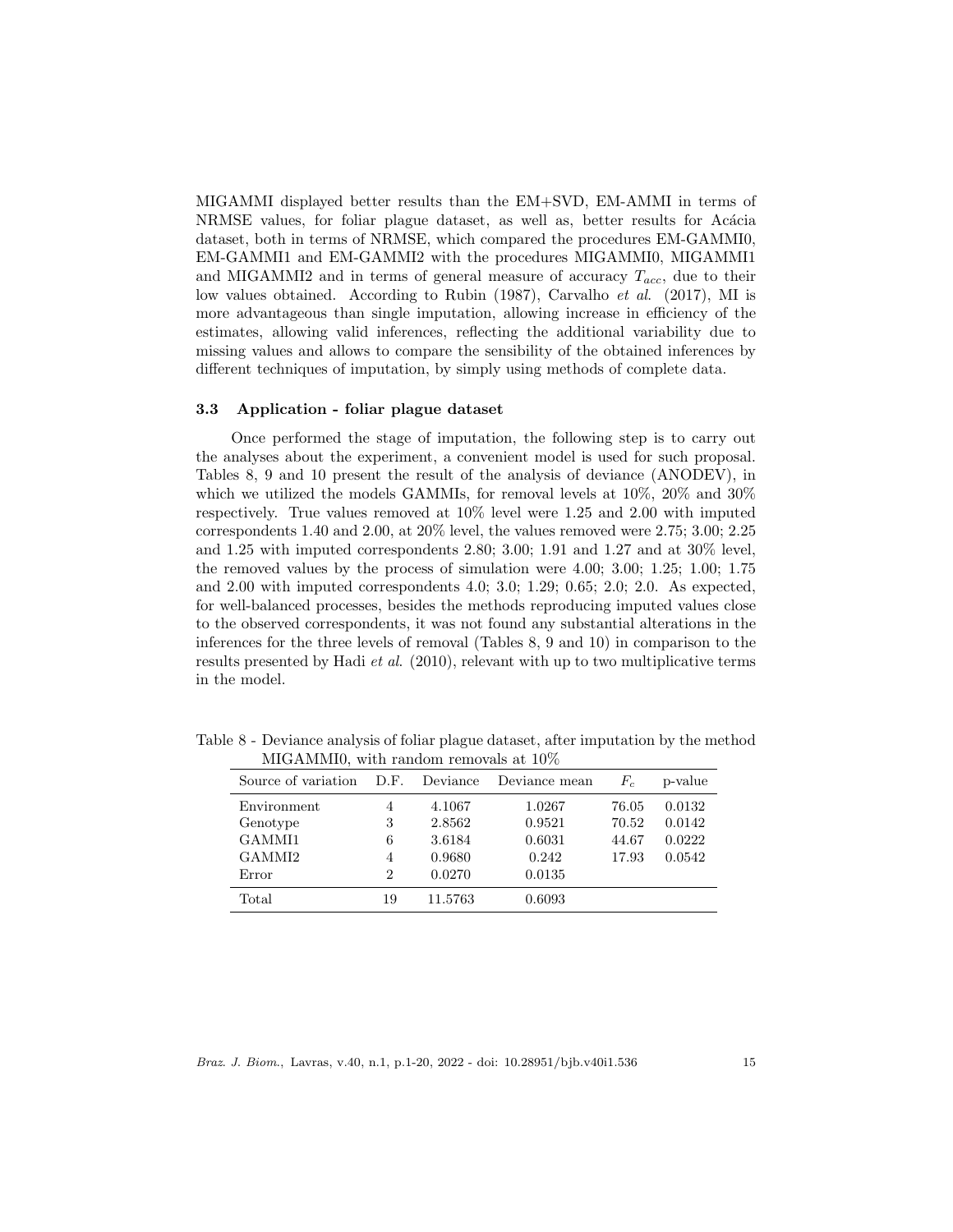| Source of variation D.F. |                | Deviance | Deviance mean | $F_c$  | p-value |
|--------------------------|----------------|----------|---------------|--------|---------|
| Environment              | 4              | 4.5929   | 1.1482        | 83.81  | 0.0120  |
| Genotype                 | 3              | 3.2505   | 1.0835        | 79.088 | 0.0127  |
| GAMMI1                   | 6              | 2.9942   | 0.4990        | 36.426 | 0.0272  |
| GAMMI2                   | 4              | 0.9159   | 0.2289        | 16.714 | 0.0579  |
| Error                    | $\overline{2}$ | 0.0274   | 0.0137        |        |         |
| Total                    | 19             | 11.7809  | 0.620         |        |         |

Table 9 - Deviance analysis of foliar plague dataset, after imputation by the method MIGAMMI0, with random removals at 20%

Table 10 - Deviance analysis of foliar plague dataset, after imputation by the method MIGAMMI0, with random removals at 30%

| Source of variation | D.F.           | Deviance | Deviance mean | $F_c$  | p-value |
|---------------------|----------------|----------|---------------|--------|---------|
| Environment         | 4              | 4.3151   | 1.0787        | 101.29 | 0.0099  |
| Genotype            | 3              | 2.8065   | 0.9355        | 87.84  | 0.0115  |
| GAMMI1              | 6              | 4.0746   | 0.6791        | 63.77  | 0.0157  |
| GAMMI <sub>2</sub>  | 4              | 1.0183   | 0.2545        | 23.90  | 0.0411  |
| Error               | $\overline{2}$ | 0.0213   | 0.0107        |        |         |
| Total               | 19             | 12.2358  | 0.6439        |        |         |

The results obtained provide some guide for future research related to missing data. For instance, to use new models GAMMIs for imputation in multi-environment data with overdispersion, other or new methods of imputation can be taken to make comparisons with the method MIGAMMI, new datasets can be taken for analyses. The methods EM-AMMI-0, EM-AMMI-1, EM+SVD, presented in literature, showed inferior performance to the MIGAMMI introduced in this paper. In Arciniegas-Alarcón and Dias (2009), the method EM-AMMI1 presented better performance than IMLD). In previous studies, Arciniegas et al. (2014), demonstrated the good performance of the methods EM+SVD and EM-AMMI when compared to other methods of imputation. Such indicators added to the results presented here, are solid findings of the good quality of MIGAMMI method.

## Conclusions

In this paper, it was analyzed an approach of statistical multiple imputation of data in multi-environment trials and evaluated by statistical distribution NRMSE and general measure of accuracy  $T_{acc}$ . The procedure MIGAMMI exhibited the best results as a method of imputation, proving to be superior to the methods EM-GAMMI, EM-AMMI and EM+SVD, in both datasets used in the study.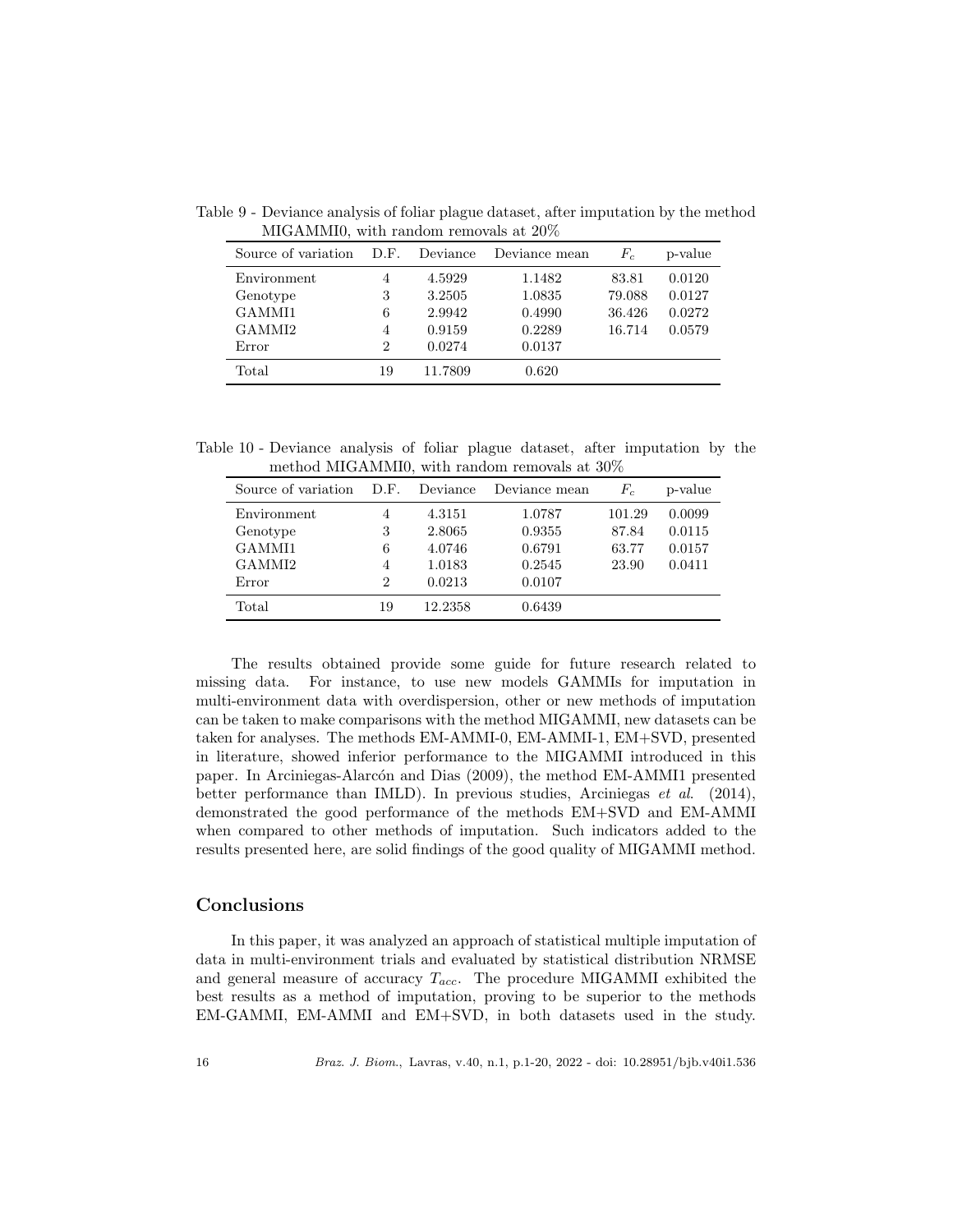Therefore, it was possible to conclude in favor of the procedure of multiple imputation MIGAMMI, the most efficient method to perform imputation, both in terms of NRMSE and in terms of overall accuracy statistic  $T_{acc}$ .

# 4 Acknowledgements

The authors thank the reviewers and editors for the comments and suggestions that helped improve the quality of this paper.

AMOÊDO, P. M; PIEDADE, S. M. P.; DIAS, C. T. S, ARCINIEGAS-ALARCÓN, S. Algoritmo de imputação múltipla MIGAMMI. Braz. J. Biom., Lavras, v.40, n.1, p.1-20, 2022.

- RESUMO: Dados ausentes são comuns em experimentos multiambientais por mais bem planejados que sejam, por isso, o uso de métodos de análises apropriados é essencial para reduzir o impacto gerado pela perda de informações. A imputação de dados é uma das técnicas comumente usada para contornar o problema das ausências, estima os dados ausentes por valores plausíveis e posteriormente as análises são realizadas sobre os dados completados. O presente trabalho tem por objetivo propor um novo m´etodo de imputação múltipla, para dados provenientes de experimentos multiambientais, resultante da proposta dos resíduos simples do modelo de regressão linear. Deste modo, modificações no algoritmo de imputação simples EM-AMMI foram realizadas, de forma a comportar o modelo de efeitos principais aditivos e interação multiplicativa generalizado GAMMI. A qualidade do método de imputação múltipla foi avaliada por meio das distribuições de uma estatística geral de acurácia que combina a variância entre imputações e o viés quadrático médio e da raiz normalizada do erro quadrático médio (NRMSE). Para tal, simulações de retiradas aleatória de valores nos níveis de 10%, 20%,  $30\%$  e até  $40\%$  foram geradas a partir de dois conjuntos de dados reais e as imputações correspondentes obtidas. Os resultados da medida geral acurácia e da NRMSE, pelos seus baixos valores obtidos em relação ao método proposto, servem de evidências da melhor qualidade do algoritmo de imputação múltipla IMGAMMI proposto.
- PALAVRAS-CHAVE:

AMMI generalizado; análise de deviance; estatística Tacc; imputação biplot.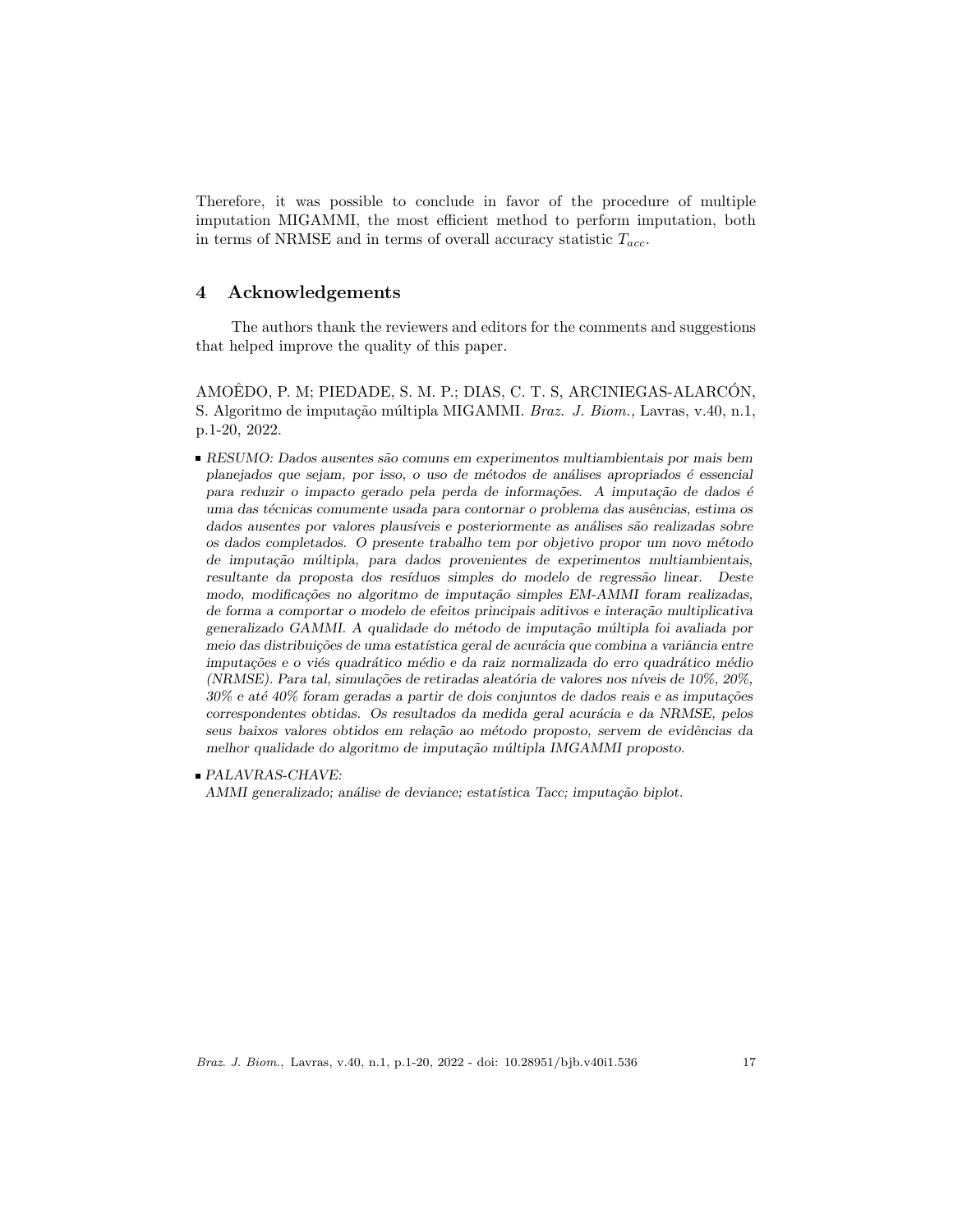# References

ACORSI, C. R. L; GUEDES, T. A; COAN, M.; PINTO, R. J. B; SCAPIM, C. A; PACHECO, C. A. P; GUIMARAES, P. D. O.; CASELA, C. R. Applying the generalized additive main effects and multiplicative interaction model to analysis of maize genotypes resistant to grey leaf spot. journal of Agricultural Science, Cambridge, v.155, p.939-953, 2017.

AMOEDO, P. M. Modelo de efeitos principais aditivos e interação multiplicativa generalizado (GAMMI) para imputações de dados em experimentos multiambientais, 2021. 45p. Thesis (Ph.D.) - L. S. E. Universidade de São Paulo, Piracicaba, 2021.

ARCINIEGAS-ALARCON, S.; DIAS, C. T. S. Data imputation in trials with ´ genotype by environment interaction: an application on cotton data. Revista Brasileira de Biometria, São Paulo, v.27, p.125-138, 2009.

ARCINIEGAS-ALARCÓN, S.; DIAS, C. T. S.; GARCÍA-PENA, M. Imputação múltipla livre de distribuição em tabelas incompletas de dupla entrada. Pesquisa Agropecuária Brasileira, Brasília, v.49, p.683-691, 2014.

ARCINIEGAS-ALARCÓN, S; GARCÍA-PEÑA, M; RODRIGUES, P. C. New multiple imputation methods for genotype-by-environment data that combine singular value decomposition and Jackknife resampling or weighting schemes. Computers and Electronics in Agriculture, v.176, p.105617, 2020.

ARCINIEGAS-ALARCÓN, S.; GARCÍA-PEŇA, M.; KRZANOWSKI, W.; DIAS, C. T. S. Imputing missing values in multi-environment trials using the singular value decomposition: An empirical comparison. Communications in Biometry and Crop Science, v.9, p.54-70, 2014

BERGAMO, G. C. Imputação múltipla livre de distribuição utilizando a  $decomposic\tilde{a}o$  por valor singular em matriz de interação, 2007. 89p. Thesis (Ph.D.) - L. S. E. Universidade de S˜ao Paulo, Piracicaba, 2007.

BERGAMO, G. C.; Dias, C. T. d. S.; KRZANOWSKI, W. J. Distribution-free multiple imputation in an interaction matrix through singular value decomposition. Scientia Agricola, v.65, p.422-427, 2008.

CARVALHO, J. R. P. DE et al. Modelo de Imputação Múltipla para Estimar Dados de Precipitação Diária e Preenchimento de Falhas. Revista Brasileira de Meteorologia, v.32, p.575-583, 2017

CHING, W.; LI, L.; TSING, N.; TAI, C.; NG, T.; WONG, A.; CHENG, K. A weighted local least squares imputation method for missing value estimation in microarray gene expression data. International journal of data mining and bioinformatics, v.4, p.331-347, 2010.

ENDERS, C. K. Applied missing data analysis. Guilford: Guilford press, 2010. 382p.

GAUCH, H.; ZOBEL, R. W. Imputing missing yield trial data. Theoretical and Applied Genetics, v.79, p.753-761, 1990.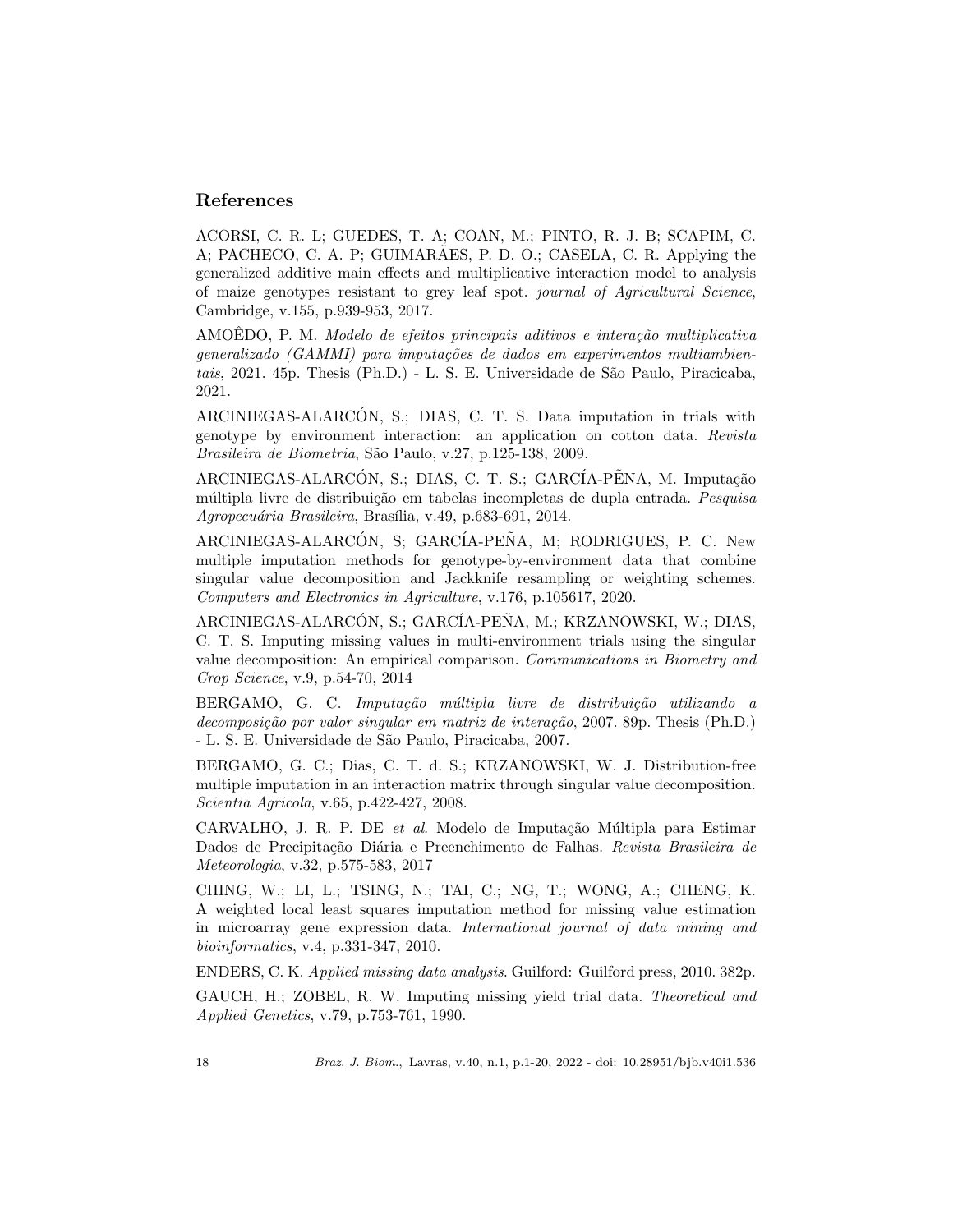HADI, A. F.; MATTJIK, A.; SUMERTAJAYA, I. Generalized ammi models for assessing the endurance of soybean to leaf pest. Jurnal Ilmu Dasar, v.11, p.151-159, 2010.

PADEREWSKI, J.; RODRIGUES, P. C. The usefulness of em-ammi to study the influence of missing data pattern and application to polish post-registration winter wheat data. Australian Journal of Crop Science, v.8, p.640-645, 2014.

PERRY, P. O. Cross-validation for unsupervised learning, 2009. 153p. Dissertation, Stanford University, 2009.

PEUGH, J. L.; ENDERS, C. K. Missing data in educational research: A review of reporting practicesand suggestions for improvement. Review of educational research, v.74, p.525-556, 2004.

PIEPHO, H. P. Methods for estimating missing genotype-location combinations in multilocationtrials-an empirical comparison. Informatik Biometrie und Epidemiologie in Medizin und Biologie, v.26, p.335-349, 1995.

R CORE TEAM. R: A Language and Environment for Statistical Computing. R Foundation for Statistical Computing, Vienna, Austria., 2020.

RODRIGUES, P. C.; MONTEIRO, A.; LOURENCO, V. M. A robust additive main effects and multiplicative interaction model for the analysis of genotype-byenvironment data. Bioinformatics, v.32, p.58-66, 2016.

RODRIGUES, P. C.; PEREIRA, D. G. S.; Mexia, J. T. A comparison between joint regression analysisand the additive main and multiplicative interaction model: the robustness with increasing amountsof missing data. Scientia Agricola, v.68, p.679-686, 2011.

ROUSSEAU, M.; SIMON, M.; BERTRAND, R.; HACHEY, K. Reporting missing data: a study of selected articles published from 2003-2007. Quality  $\mathcal C$  Quantity, v.46, p.1393-1406, 2012.

RUBIN, D. B. Multiple imputations in sample surveys-a phenomenological bayesian approachto nonresponse. In Proceedings of the survey research methods section of the American Statistical Association, 1978, Alexandria. Proceedings. Alexandria: The American Statistical Association, p.20-34, 1978.

RUBIN, D. B. Multiple imputation for survey nonresponse. New York: John Wiley & Sons, 1987. 320p.

RUBIN, D. B. Multiple imputation after 18+ years. Journal of the American statistical Association, v.91, p.473-489, 1996.

SCHAFER, J. L. ; GRAHAM, J. W. Missing data: our view of the state of the art. Psychological methods, v.7, p.147-177, 2002.

SCHOMAKER, M; HEUMANN, C. Bootstrap inference when using multiple imputation. Statistics in medicine, v.37, n.14, p.2252-2266, 2018.

SPITTI, A. M. D. S.; CARBONELL, S. A. M. ; DIAS, C. T. d. S.; SABINO, L. G.; CARVALHO, C. R. L.; CHIORATO, A. F. Genótipos de feijoeiro carioca para